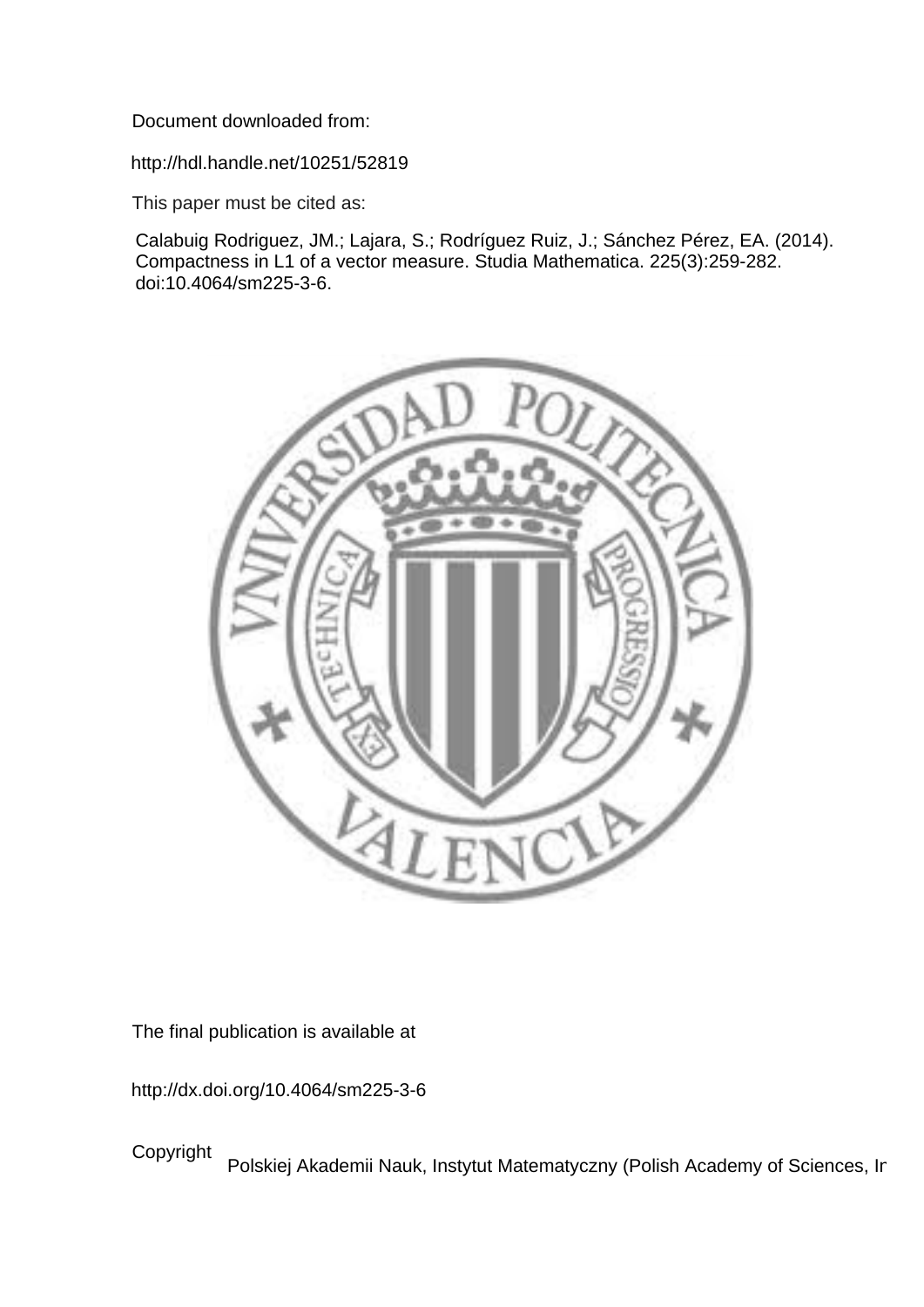## COMPACTNESS IN  $L^1$  OF A VECTOR MEASURE

J.M. CALABUIG, S. LAJARA, J. RODRÍGUEZ, AND E.A. SÁNCHEZ-PÉREZ

ABSTRACT. We study compactness and related topological properties in the space  $L^1(m)$  of a Banach space valued measure m when the natural topologies associated to the convergence of the vector valued integrals are considered. The resulting topological spaces are shown to be angelic and the relationship of compactness and equi-integrability is explored. A natural norming subset of the dual unit ball of  $L^1(m)$  appears in our discussion and we study when it is a boundary. The (almost) complete continuity of the integration operator is analyzed in relation with the positive Schur property of  $L^1(m)$ . The strong weakly compact generation of  $L^1(m)$  is discussed as well.

## 1. Introduction

In recent years, a remarkable effort has been made in order to improve the knowledge of the topological properties of the Banach lattices  $L^1(m)$ of integrable functions with respect to Banach space valued measures  $m$ . One of the main topological components of these spaces is the so called  $\tau_m$  topology, that provides the information regarding the norm convergence of the integrals. The so called  $\sigma(L^1(m), \Gamma)$  topology is weaker than the weak topology and is also relevant for the analysis of the spaces  $L^1(m)$ : it is the topology of the weak convergence of the integrals. Actually, in these spaces the most interesting summability properties involve in a certain sense the convergence of the integrals, and this was in fact the topic that motivated the original study of integration with respect to vector measures. The aim of this paper is to prove some fundamental facts regarding compact sets for these topologies, that can clarify the general theory, and also show some applications in Banach lattice theory and operator theory. It must be noted here that the spaces  $L^1(m)$  represent all the order continuous Banach lattices with weak unit.

The structure of the paper is the following. After the preliminary Section 1, we start in Section 2 the analysis of the topological properties of the locally convex spaces  $(L^1(m), \tau_m)$  and  $(L^1(m), \sigma(L^1(m), \Gamma))$ , showing that

<sup>2000</sup> Mathematics Subject Classification. 46E30, 46B50, 46G10.

Key words and phrases. Vector measure, integration operator, compactness, angelic space, boundary, positive Schur property, completely continuous operator, almost Dunford-Pettis operator, strongly weakly compactly generated space.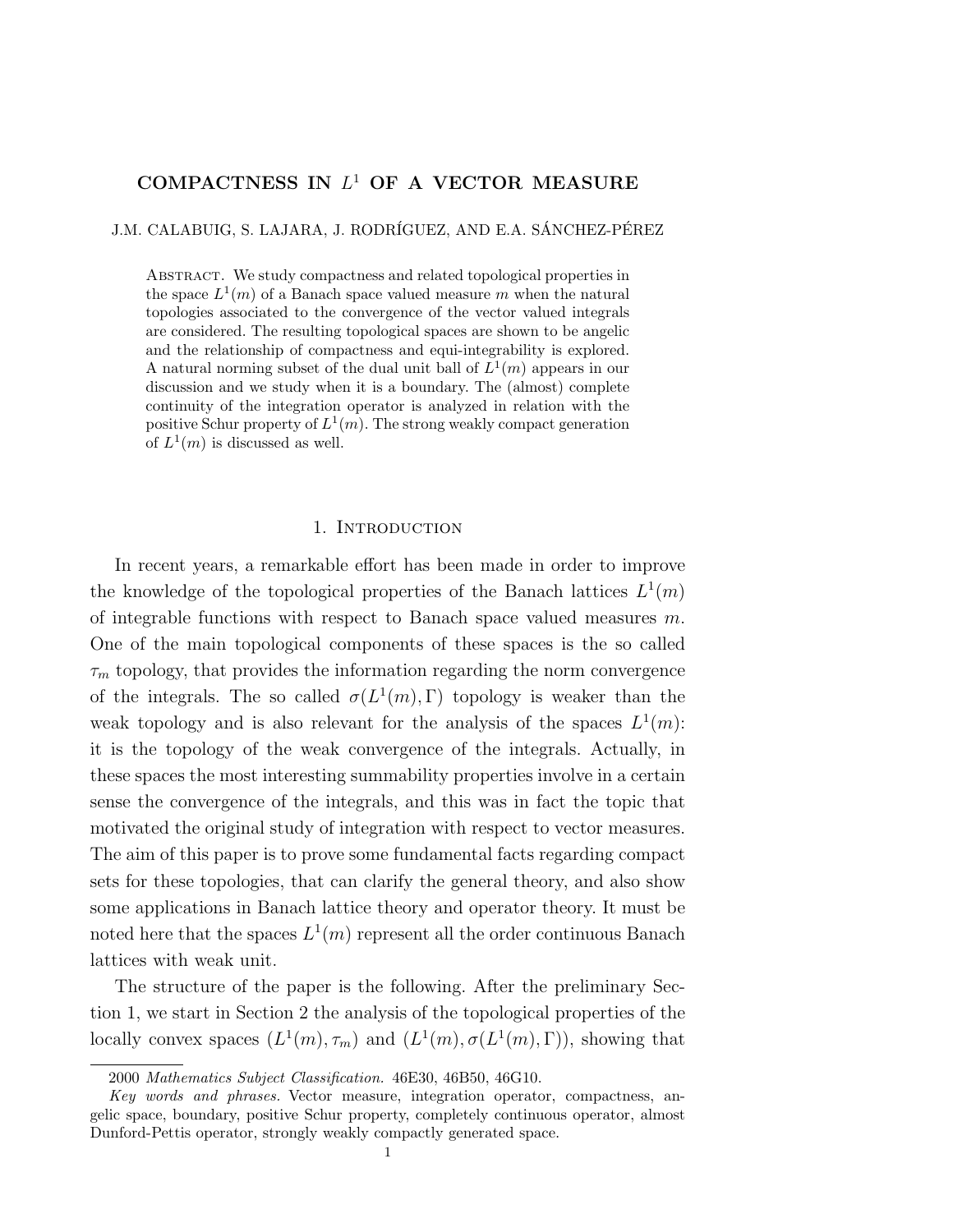these spaces are angelic (Proposition 2.2). Technically, these results will allow us to work with the sequential characterization of compactness for these topologies.

In Section 3 we approach the main question regarding compact sets in  $L^1(m)$ . In particular, Theorem 3.7 gives a complete characterization of the relatively  $\tau_m$ -compact sets for vector measures of relatively norm compact range as the sets that are bounded and equi-integrable. Proposition 3.5 states that  $\tau_m$ -compactness of  $B_{L^{\infty}(m)}$  when considered as a subset of  $L^1(m)$ is equivalent to relative norm compactness of the range of  $m$ . We finish Section 3 with a characterization of  $\sigma(L^1(m), \Gamma)$ -precompact sets (Theorem 3.13).

In Section 4 we analyze when the set  $\Gamma$  of all functionals on  $L^1(m)$ with an integral representation given by  $f \rightsquigarrow \int fh d\langle m, x^* \rangle, x^* \in B_{X^*}$  and  $h \in B_{L^{\infty}(m)}$ , defines a boundary (we write X to denote the Banach space in which  $m$  takes values). The property of  $m$  having relatively norm compact range appears again and it is shown that, in this case, Γ is a boundary. Far from being a technical matter for specialists, this result has some nice consequences on the structure of  $L^1(m)$ . In Theorem 4.3 we prove that, for vector measures of relatively norm compact range, the extreme points of the dual unit ball are included in Γ.

Section 5 will present a detailed discussion of when  $L^1(m)$  is strongly weakly compactly generated (shortly SWCG), thus showing some improvements of the known results of weak generation of this space. The positive Schur property (shortly PSP) of  $L^1(m)$  implies that this space is SWCG. By the way, the following new characterization of completely continuous integration operators  $I_m: L^1(m) \to X$  is given:  $I_m$  is completely continuous if and only if  $L^1(m)$  has the PSP and  $m(\Sigma)$  is relatively norm compact (Theorem 5.8). We also prove that  $L^1(m)$  has the PSP if and only if  $I_m$  is almost Dunford-Pettis (Theorem 5.12).

Some papers that are closely connected with our results have appeared recently. The natural topologies associated to the convergence of the integrals studied here have been analyzed for the case of  $L^p(m)$ ,  $1 \leq p < \infty$ , in [37, 38], where some applications on factorization of homogeneous maps are shown. As a consequence of the analysis of the  $\tau_m$ -compactness of the unit ball in the spaces  $L^p(m)$ , a generalized Dvoretsky-Rogers type theorem is proved in [39]. Also related to compactness in  $L^1(m)$ , the properties of the integration operators fixing a copy of  $c_0$  have been intensively studied in [35].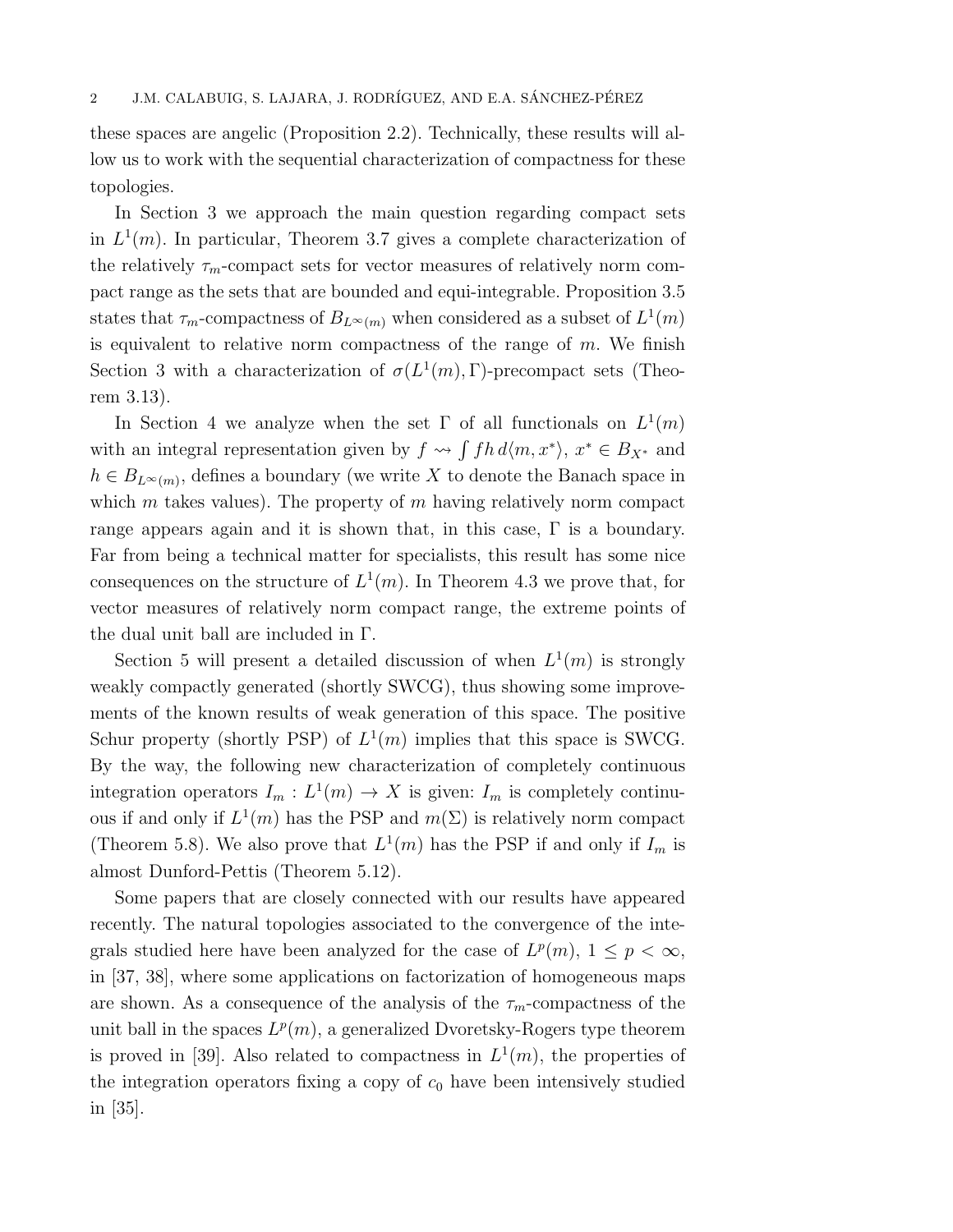Notation. Our topological spaces are Hausdorff and our Banach spaces are real. By an "operator" between Banach spaces we mean a linear continuous mapping. By a "subspace" of a Banach space we mean a closed linear subspace. Given a Banach space Y, its norm is denoted by  $\|\cdot\|_Y$  (or simply  $\|\cdot\|$  if needed explicitly. We write  $B_Y$  to denote the closed unit ball of Y. The convex (resp. absolutely convex) hull of a set C is denoted by  $co(C)$ (resp. aco(C)), and its closure by  $\overline{co}(C)$  (resp.  $\overline{aco}(C)$ ). The topological dual of Y is denoted by  $Y^*$  and the evaluation of  $y^* \in Y^*$  at  $y \in Y$  is denoted by either  $y^*(y)$ ,  $\langle y, y^* \rangle$  or  $\langle y^*, y \rangle$ . A set  $B \subseteq B_{Y^*}$  is said to be norming if for every  $y \in Y$  we have  $||y|| = \sup_{y^* \in B} |y^*(y)|$ . In this case, the topology on Y of pointwise convergence on B, denoted by  $\sigma(Y, B)$ , is locally convex, Hausdorff and weaker than the weak topology of Y .

# Spaces of integrable functions with respect to a vector measure. Throughout the paper, we will assume that X is a Banach space,  $(\Omega, \Sigma)$ is a measurable space and  $m : \Sigma \to X$  is a countably additive vector measure. The characteristic function of a set  $A \in \Sigma$  is denoted by  $1_A$ . By a "scalar measure" we mean a real-valued countably additive measure. For any  $x^* \in X^*$  we write  $\langle m, x^* \rangle$  to denote the scalar measure given by  $\langle m, x^* \rangle (A) := \langle m(A), x^* \rangle, A \in \Sigma$ . A Rybakov control measure of m is a scalar measure of the form  $\mu = |\langle m, x_0^* \rangle|$  (for some  $x_0^* \in B_{X^*}$ ) such that m is  $\mu$ -absolutely continuous, i.e.  $m(A) = 0$  whenever  $\mu(A) = 0$ . Throughout the paper the symbol  $\mu$  will denote such a measure (see e.g. [14, p. 268, Theorem 2] for a proof of its existence).

A measurable function  $f : \Omega \to \mathbb{R}$  is said to be *m-integrable* if it is integrable with respect to all the scalar measures of the form  $|\langle m, x^* \rangle|$ and, for each  $A \in \Sigma$ , there exists an element  $\int_A f dm \in X$  such that  $\langle \int_A f dm, x^* \rangle = \int_A f d\langle m, x^* \rangle$  for every  $x^* \in X^*$ . The space  $L^1(m)$  is defined as the Banach lattice of all ( $\mu$ -equivalence classes of) m-integrable functions when the  $\mu$ -a.e. order and the norm

$$
||f||_{L^1(m)} := \sup_{x^* \in B_{X^*}} \int |f| d|\langle m, x^* \rangle|, \quad f \in L^1(m),
$$

are considered.  $L^1(m)$  is an order continuous Banach function space over  $\mu$ with weak unit. We will write  $I_m: L^1(m) \to X$  for the integration operator, that is, the operator given by  $I_m(f) := \int_{\Omega} f dm$  for all  $f \in L^1(m)$ . It is well-known that  $L^1(m)^*$  can be identified with the Köthe dual of  $L^1(m)$ , defined by

$$
L^1(m)^{\times} := \{ h \in L^1(\mu) : hf \in L^1(\mu) \text{ for every } f \in L^1(m) \}.
$$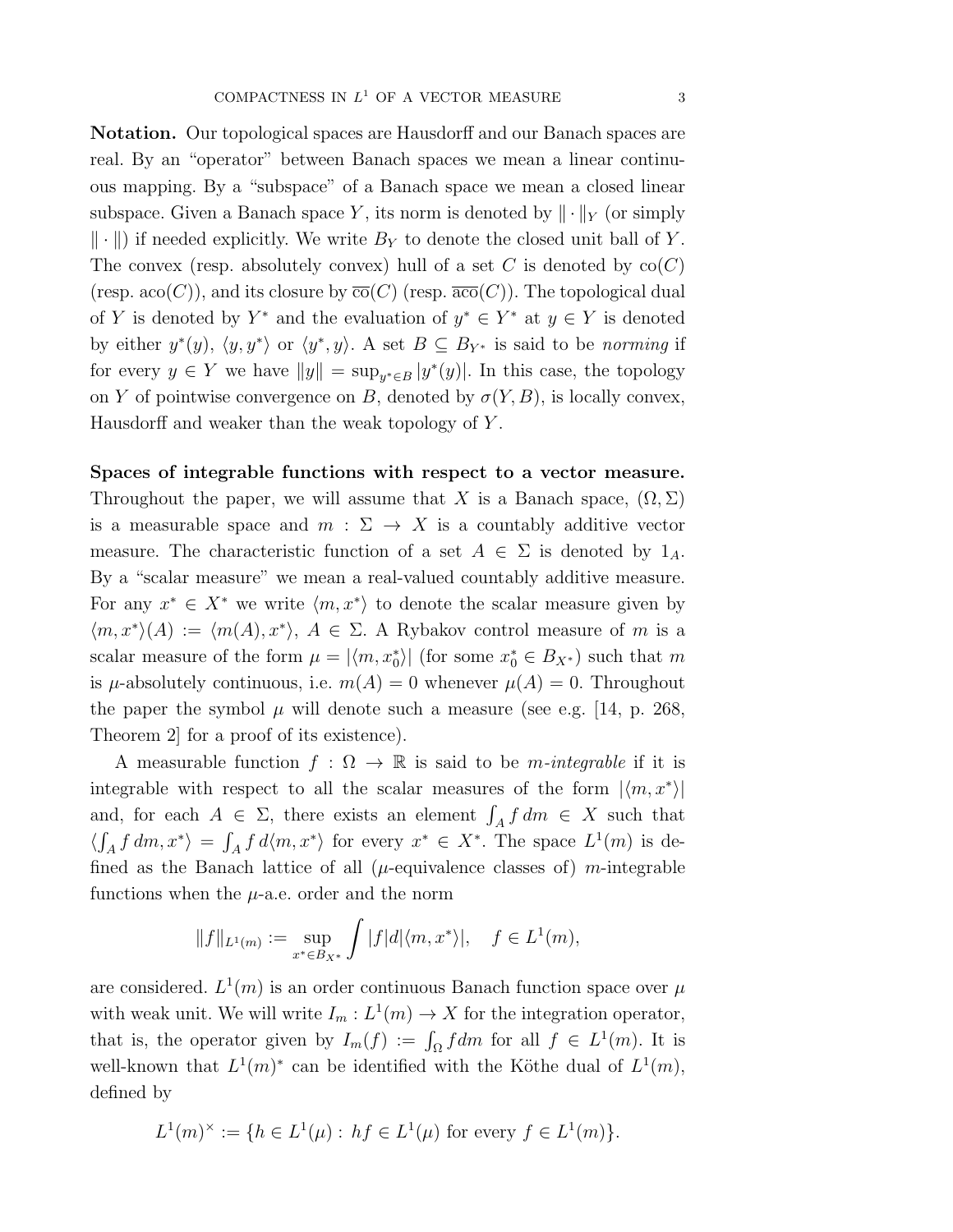After such identification, the duality between  $L^1(m)^*$  and  $L^1(m)$  is given by the formula  $\langle h, f \rangle = \int_{\Omega} h f d\mu$ .

The topologies  $\sigma(L^1(m), \Gamma)$  and  $\tau_m$ . Given  $h \in L^{\infty}(m)$ , let  $Q_h: L^1(m) \to$ X be the operator defined by

$$
Q_h(f) := I_m(fh) = \int_{\Omega} fh \, dm, \quad f \in L^1(m),
$$

and, for any  $x^* \in X^*$ , consider the functional  $\gamma_{h,x^*} := x^* \circ Q_h \in L^1(m)^*$ , i.e.

$$
\langle \gamma_{h,x^*}, f \rangle = \int_{\Omega} f h \, d \langle m, x^* \rangle, \quad f \in L^1(m).
$$

For every  $f \in L^1(m)$  we have

$$
||f||_{L^1(m)} = \sup_{h \in B_{L^{\infty}(m)}} ||Q_h(f)||_X
$$

(see e.g.  $[34, \text{ Lemma } 3.11]$ ), and so the set

$$
\Gamma := \{ \gamma_{h,x^*} : \, h \in B_{L^{\infty}(m)}, \, x^* \in B_{X^*} \} \subseteq B_{L^1(m)}
$$

is norming. Note that a net  $(f_{\alpha})$  in  $L^1(m)$  is  $\sigma(L^1(m), \Gamma)$ -convergent to  $f \in$  $L^1(m)$  if and only if for every  $h \in L^{\infty}(m)$  we have

$$
\int_{\Omega} f_{\alpha} h \, dm \to \int_{\Omega} f h \, dm \quad \text{weakly.}
$$

The family of seminorms  $\{\|Q_h(\cdot)\|_X : h \in L^\infty(m)\}\$  induces another locally convex Hausdorff topology on  $L^1(m)$  which we denote by  $\tau_m$ . That is, a net  $(f_{\alpha})$  in  $L^1(m)$  is  $\tau_m$ -convergent to  $f \in L^1(m)$  if and only if for every  $h \in L^{\infty}(m)$  we have

$$
\int_{\Omega} f_{\alpha} h \, dm \to \int_{\Omega} f h \, dm \quad \text{in norm.}
$$

Observe that  $\tau_m$  is weaker than the norm topology and stronger than  $\sigma(L^1(m), \Gamma)$ . Bearing in mind the density of simple functions in  $L^{\infty}(m)$ , it is clear that a bounded net  $(f_{\alpha})$  in  $L^1(m)$  converges to  $f \in L^1(m)$  with respect to  $\sigma(L^1(m), \Gamma)$  (resp.  $\tau_m$ ) if and only if for every  $A \in \Sigma$  we have

$$
\int_A f_\alpha dm \to \int_A f dm \quad \text{weakly (resp. in norm)}.
$$
  
2. ANGELICITY OF  $\tau_m$  AND  $\sigma(L^1(m), \Gamma)$ 

The natural topologies  $\tau_m$  and  $\sigma(L^1(m), \Gamma)$  do not coincide in general with the usual ones –the norm and the weak topologies–, but they share some properties with them. In this section we analyze the sequential characterization of compactness in the spaces  $(L^1(m), \tau_m)$  and  $(L^1(m), \sigma(L^1(m), \Gamma))$ .

Let us start by recalling some topological notions. Let  $T$  be a topological space. A set  $A \subseteq T$  is said to be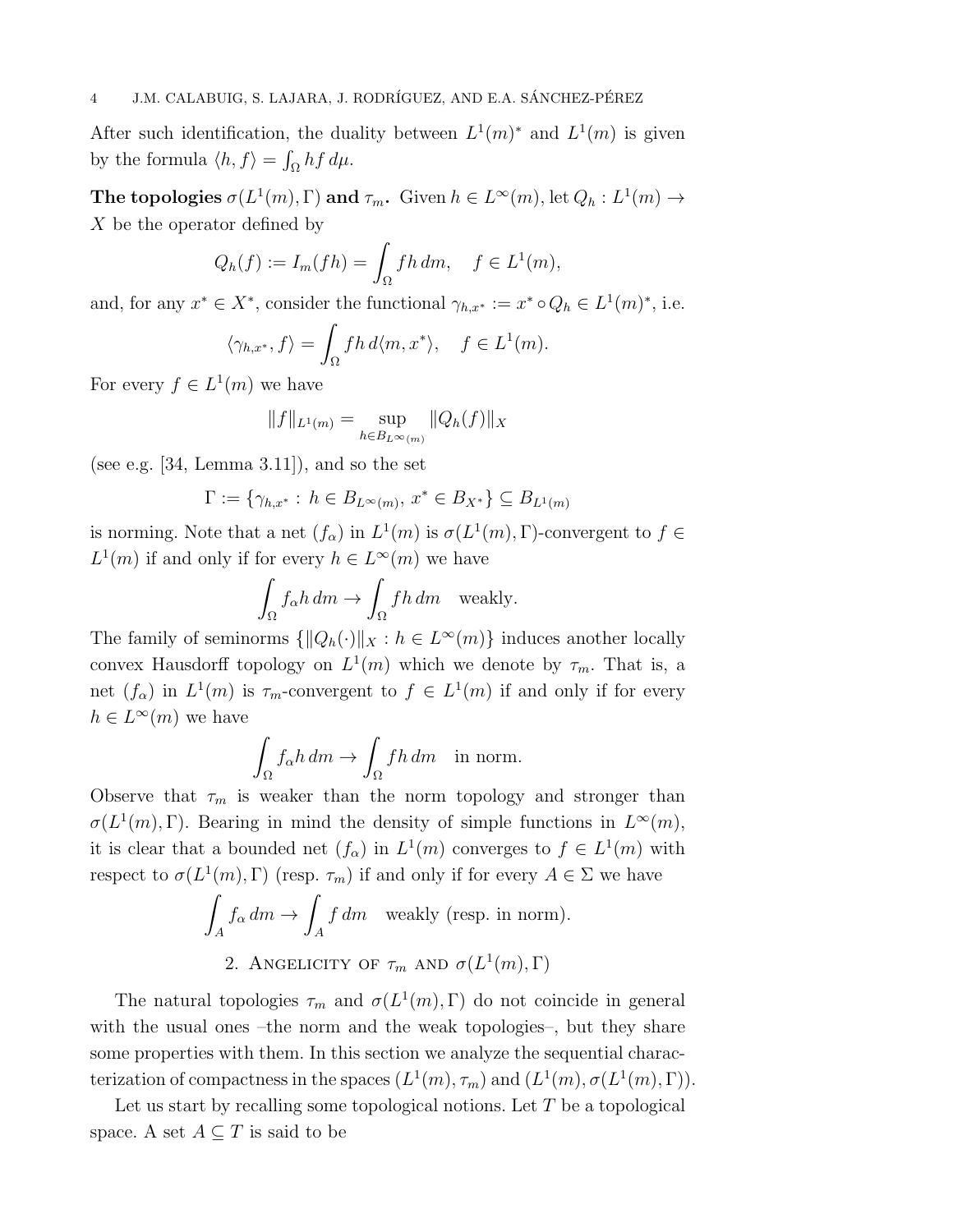- (i) (relatively) countably compact if every sequence in A has a cluster point in  $A$  (resp. in  $T$ );
- (ii) (relatively) sequentially compact if every sequence in  $A$  has a subsequence converging to a point in  $A$  (resp. in  $T$ ).

Following Fremlin's terminology (see [19, 3.3]), T is said to be *angelic* if every relatively countably compact set  $A \subseteq T$  satisfies the following properties:

- A is relatively compact;
- for every  $x \in \overline{A}$  there is a sequence in A converging to x.

If T is angelic, then for any set  $A \subseteq T$  the following equivalences hold:

compact ⇔ countably compact ⇔ sequentially compact

and the same happens for the corresponding "relative" properties, see [19, 3.3]. Of course, all metric spaces are angelic. Beyond the metrizable case, all Banach spaces equipped with their weak topology are angelic, see [19, 3.10].

The aim of this section is to prove that  $L^1(m)$  is angelic when endowed with the topologies  $\sigma(L^1(m), \Gamma)$  and  $\tau_m$ . Up to this moment, the main argument for the use of sequential characterizations of compactness in  $L^p(m)$ spaces,  $1 \leq p < \infty$ , has been the assumption of metrizability of the spaces involved (see for instance [38, Corollary 8]). The techniques explained here can also be extended to the general case of  $L^p(m)$  spaces without the metrizability requirement. This could be relevant also for applications; for example, in [39],  $\tau_m$ -compactness and sequential  $\tau_m$ -compactness are treated as different properties, which seems not to be necessary.

**Lemma 2.1.** Let  $x^* \in X^*$ . Then the identity operator  $L^1(m) \to L^1(\langle m, x^* \rangle)$ satisfies the following properties:

- (i) it is  $\sigma(L^1(m), \Gamma)$ -weak continuous on bounded sets;
- (ii) it is  $\sigma(L^1(m), \Gamma)$ -weak continuous on  $L^1(m)$  whenever  $|\langle m, x^* \rangle|$  is a Rybakov control measure of m.

*Proof.* (i). Let  $(f_{\alpha})$  be a bounded net in  $L^1(m)$  which converges to  $f \in L^1(m)$ with respect to  $\sigma(L^1(m), \Gamma)$ . Then we have

(2.1) 
$$
\lim_{\alpha} \int_{A} f_{\alpha} d\langle m, x^* \rangle = \int_{A} f d\langle m, x^* \rangle \text{ for every } A \in \Sigma.
$$

Since  $(f_{\alpha})$  is bounded in  $L^1(\langle m, x^* \rangle)$ , (2.1) is equivalent to saying that  $(f_{\alpha})$ is weakly convergent to f in  $L^1(\langle m, x^* \rangle)$ . This proves the first statement.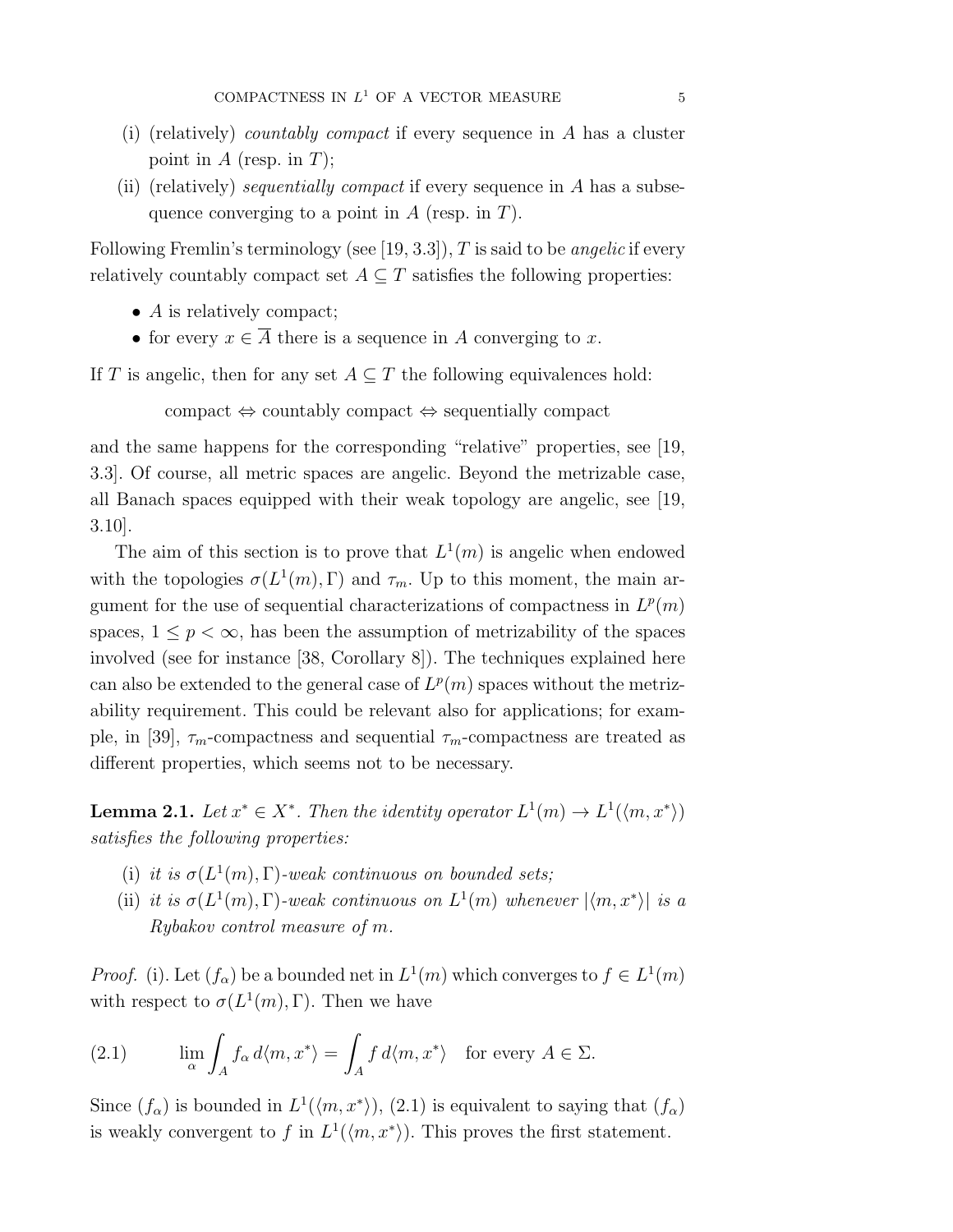(ii). Repeat the argument of (i) without the assumption of boundedness on  $(f_{\alpha})$  and replace  $(2.1)$  by

(2.2) 
$$
\lim_{\alpha} \int_{\Omega} f_{\alpha} h \, d\langle m, x^* \rangle = \int_{\Omega} f h \, d\langle m, x^* \rangle \quad \text{for every } h \in L^{\infty}(m).
$$

Since  $|\langle m, x^* \rangle|$  is a Rybakov control measure of m, condition (2.2) is equivalent to saying that  $(f_{\alpha})$  is weakly convergent to f in  $L^1(\langle m, x^* \rangle)$ .

**Proposition 2.2.**  $(L^1(m), \sigma(L^1(m), \Gamma))$  and  $(L^1(m), \tau_m)$  are angelic.

*Proof.* Since the identity operator  $i: L^1(m) \to L^1(\mu)$  is one-to-one and  $\sigma(L^1(m), \Gamma)$ -weak continuous (Lemma 2.1(ii)) and  $L^1(\mu)$  is angelic when equipped with its weak topology, we can apply the so called "angelic lemma" [19, 3.3.(2)] to conclude that  $(L^1(m), \sigma(L^1(m), \Gamma))$  is angelic as well. Finally, since  $\sigma(L^1(m), \Gamma)$  is weaker than  $\tau_m$ , another appeal to [19, 3.3.(2)] ensures that  $(L^1(m), \tau_m)$  is angelic.

We state the following straightforward corollary for future reference.

**Corollary 2.3.** Let  $C \subseteq L^1(m)$ . The following statements are equivalent:

- (i) C is (relatively)  $\tau_m$ -countably compact.
- (ii) C is (relatively)  $\tau_m$ -sequentially compact.
- (iii) C is (relatively)  $\tau_m$ -compact.

A compact topological space is said to be Eberlein (resp. uniform Eberlein) if it is homeomorphic to a weakly compact subset of a Banach (resp. Hilbert) space. For instance, any compact metric space is uniform Eberlein. A result of Argyros and Farmaki [3] (cf. [20, Corollary 6.47]) states that every weakly compact subset of the  $L^1$  space of a scalar measure is uniform Eberlein. We next extend that result to the setting of  $L^1$  spaces of vector measures.

**Proposition 2.4.** Every  $\sigma(L^1(m), \Gamma)$ -compact subset of  $L^1(m)$  is uniform Eberlein.

*Proof.* Let K be a  $\sigma(L^1(m), \Gamma)$ -compact subset of  $L^1(m)$ . Since the identity operator  $i: L^1(m) \to L^1(\mu)$  is  $\sigma(L^1(m), \Gamma)$ -weak continuous (Lemma 2.1(ii)) and one-to-one, its restriction to K is a  $\sigma(L^1(m), \Gamma)$ -weak homeomorphism between K and  $i(K)$ . Since every weakly compact subset of  $L^1(\mu)$  is uniform Eberlein (by the aforementioned result in [3]),  $i(K)$  is uniform Eberlein and so is  $K$ .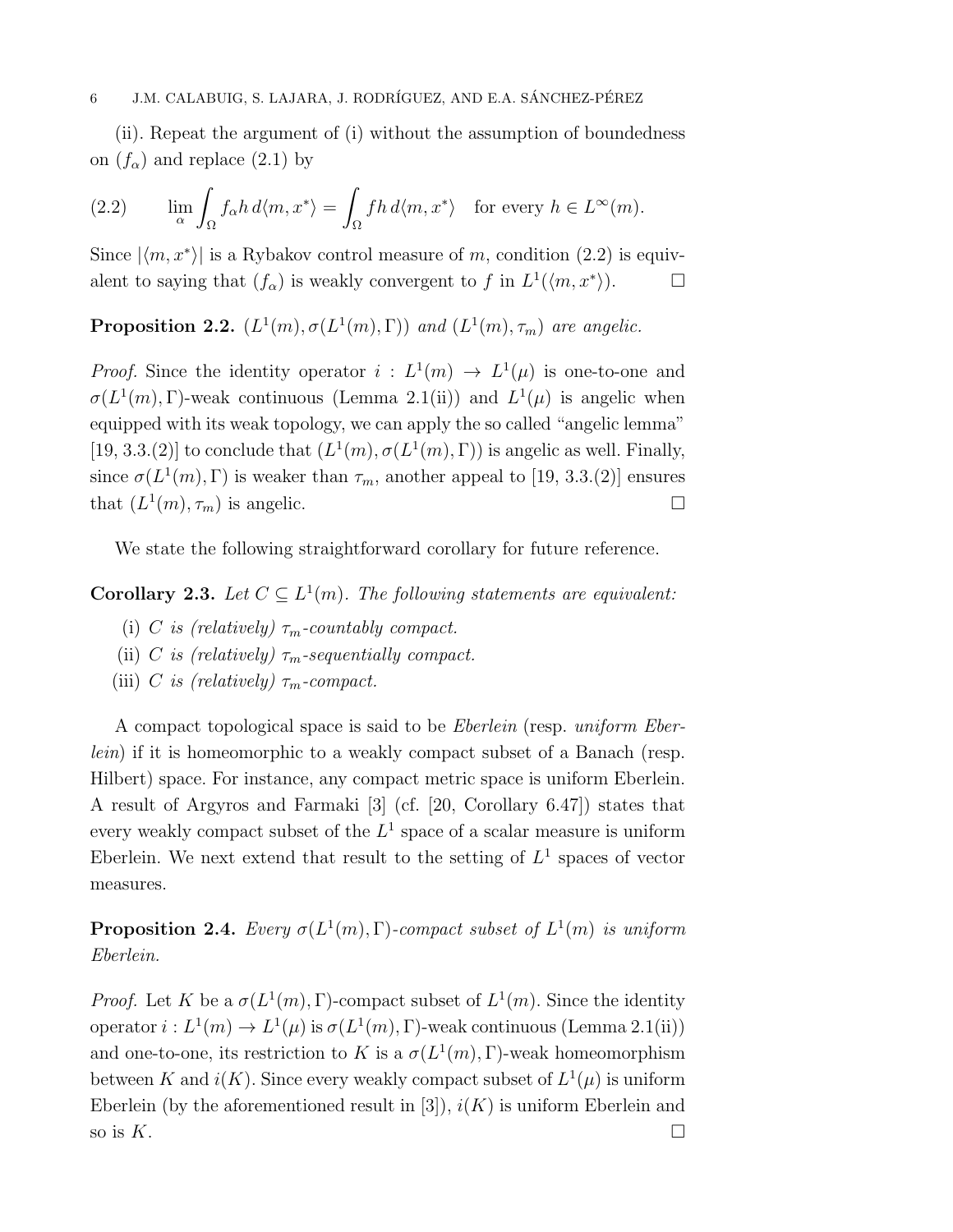# 3.  $\tau_m$ -COMPACTNESS AND  $\sigma(L^1(m),\Gamma)$ -PRECOMPACTNESS

3.1.  $\tau_m$ -compactness and equi-integrability. A set  $C \subseteq L^1(m)$  is called equi-integrable if for every  $\varepsilon > 0$  there is  $\delta > 0$  such that  $||f1_A||_{L^1(m)} \leq \varepsilon$  for every  $A \in \Sigma$  with  $\mu(A) \leq \delta$  and every  $f \in C$ . The classical Dunford-Pettis criterion states that a subset of the  $L^1$  space of a scalar measure is relatively weakly compact if and only if it is bounded and equi-integrable (see e.g. [13, p. 93]). In general:

- Every bounded and equi-integrable subset of  $L^1(m)$  is relatively weakly compact, but the converse might fail.
- Every relatively norm compact subset of  $L^1(m)$  is equi-integrable, and the converse holds true for bounded sets whenever  $m$  is purely atomic.
- A subset of  $L^1(m)$  is bounded and equi-integrable if and only if it is L-weakly compact, i.e. every disjoint sequence in its solid hull is norm convergent to 0.

See for instance [34, Lemma 2.37] and [26, §3.6]. In this subsection we discuss the link between equi-integrability and  $\tau_m$ -compactness.

The set  $B_{L^{\infty}(m)}$  is equi-integrable and weakly compact in  $L^{1}(m)$ . In particular,  $B_{L^{\infty}(m)}$  is  $\sigma(L^1(m), \Gamma)$ -closed and so it is  $\tau_m$ -closed as well. This set plays a basic role in the approximation of equi-integrable sets, as the next lemma shows. The equivalence between (i) and (ii) is well-known (see e.g. [34, Lemma 2.37]).

**Lemma 3.1.** Let  $C \subseteq L^1(m)$ . The following statements are equivalent:

- (i)  $C$  is bounded and equi-integrable.
- (ii) For every  $\varepsilon > 0$  there is  $n \in \mathbb{N}$  such that

 $C \subseteq nB_{L^{\infty}(m)} + \varepsilon B_{L^{1}(m)}$  in  $L^{1}(m)$ .

(iii) For every  $\varepsilon > 0$  there is  $n \in \mathbb{N}$  such that for every  $x^* \in B_{X^*}$  we have

$$
C \subseteq nB_{L^{\infty}(m)} + \varepsilon B_{L^{1}(\langle m, x^{*} \rangle)} \quad in \ L^{1}(\langle m, x^{*} \rangle).
$$

*Proof.* (i) $\Rightarrow$ (ii). Fix  $\varepsilon > 0$  and choose  $\delta > 0$  such that

(3.1)  $||f1_A||_{L^1(m)} \leq \varepsilon$  for every  $A \in \Sigma$  with  $\mu(A) \leq \delta$ .

Since C is bounded, we can find  $n \in \mathbb{N}$  such that

(3.2) 
$$
\sup_{f \in C} ||f||_{L^1(m)} \leq \delta n.
$$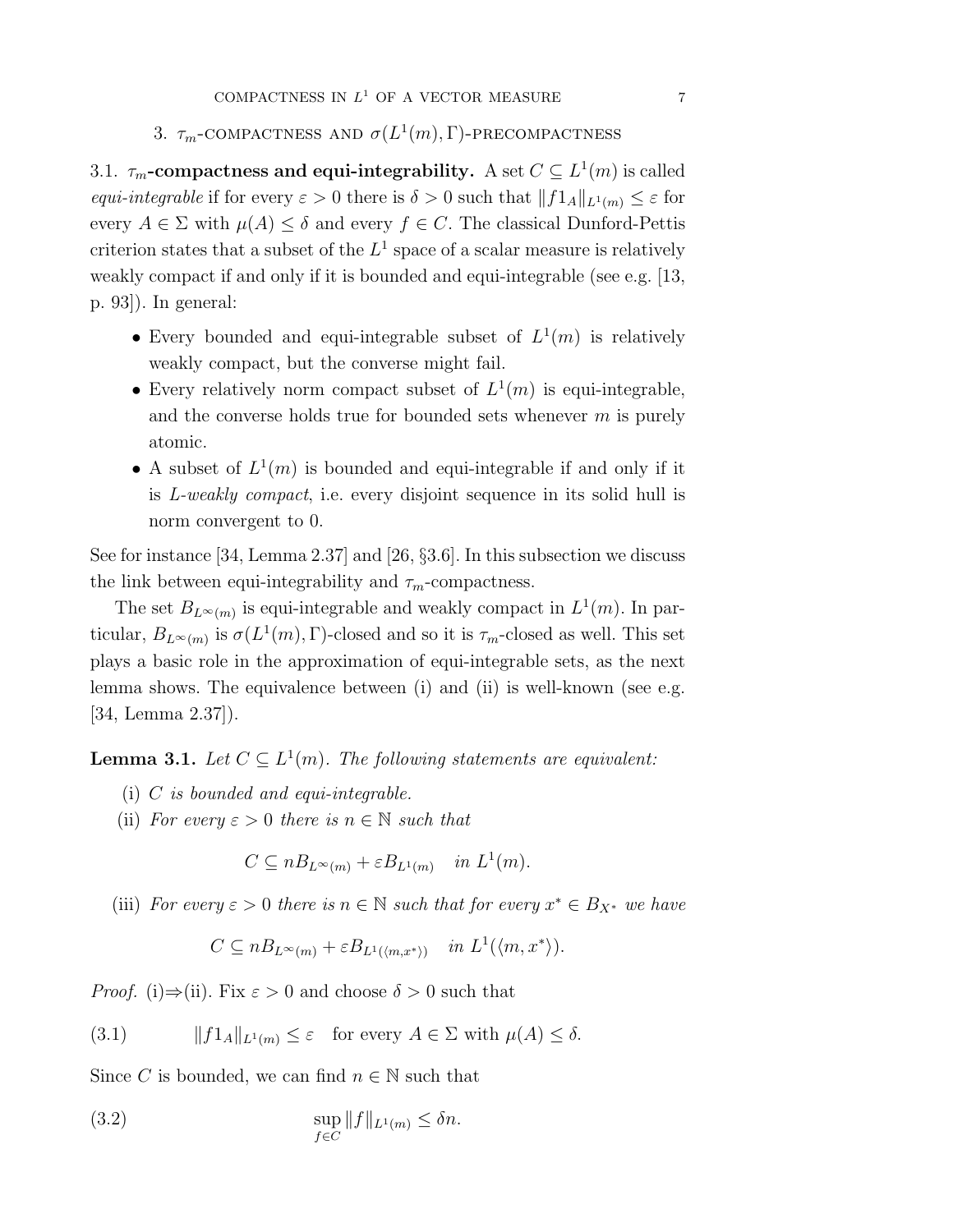We claim that  $C \subseteq nB_{L^{\infty}(m)} + \varepsilon B_{L^{1}(m)}$ . Indeed, pick  $f \in C$  and consider the set  $A := {\omega \in \Omega : |f(\omega)| \geq n} \in \Sigma$ . Since

$$
\mu(A)n \le \int_A |f| \, d\mu \le \|f\|_{L^1(\mu)} \le \|f\|_{L^1(m)} \stackrel{(3.2)}{\le} \delta n,
$$

we get  $||f1_A||_{L^1(m)} \leq \varepsilon$  (by (3.1)). Thus,  $f = f1_{\Omega \setminus A} + f1_A \in nB_{L^{\infty}(m)}$  +  $\varepsilon B_{L^1(m)}$ .

 $(ii) \Rightarrow (iii)$  is obvious.

(iii)⇒(i). Fix  $\varepsilon > 0$  and take  $n \in \mathbb{N}$  as in (ii). For every  $f \in C$  and  $x^* \in B_{X^*}$ , we fix  $g_{f,x^*} \in nB_{L^{\infty}(m)}$  such that

$$
\int_{\Omega} |f - g_{f,x^*}| \, d |\langle m, x^* \rangle| \leq \varepsilon.
$$

For each  $f \in C$  and  $A \in \Sigma$ , we have

$$
||f1_A||_{L^1(m)} = \sup_{x^* \in B_{X^*}} \int_A |f| \, d|\langle m, x^* \rangle| \le \sup_{x^* \in B_{X^*}} \int_A |g_{f,x^*}| \, d|\langle m, x^* \rangle| + \varepsilon \le
$$
  

$$
\le \sup_{x^* \in B_{X^*}} n|\langle m, x^* \rangle| (A) + \varepsilon = n||m||(A) + \varepsilon,
$$

where  $||m||$  stands for the semivariation of m. This implies that C is bounded (just take  $A = \Omega$ ) and that

$$
\sup_{f \in C} ||f1_A||_{L^1(m)} \le 2\varepsilon \quad \text{whenever } ||m||(A) \le \frac{\varepsilon}{n}.
$$

As  $\varepsilon > 0$  is arbitrary, C is equi-integrable.

Lemma 3.2. The following statements hold:

- (i)  $I_m$  is  $\sigma(L^1(m), \Gamma)$ -weak continuous.
- (ii) Every  $\sigma(L^1(m), \Gamma)$ -bounded subset of  $L^1(m)$  is norm bounded.

*Proof.* (i) follows from the equality  $\langle \gamma_{1_{\Omega},x^*}, f \rangle = \langle x^*, I_m(f) \rangle$ , which is valid for all  $f \in L^1(m)$  and  $x^* \in X^*$ .

(ii). Let  $C \subseteq L^1(m)$  be a  $\sigma(L^1(m), \Gamma)$ -bounded set. Fix  $A \in \Sigma$ . Since the linear mapping  $f \mapsto f1_A$  is  $\sigma(L^1(m), \Gamma)$ - $\sigma(L^1(m), \Gamma)$  continuous on  $L^1(m)$ , the set  $Cl_A := \{f1_A : f \in C\}$  is  $\sigma(L^1(m), \Gamma)$ -bounded. From (i) and the Uniform Boundedness Principle it follows that  $I_m(C1_A) = \{ \int_A f \, dm \, :$  $f \in C$  is bounded. Nikodým's boundedness theorem (see e.g. [14, p. 14, Theorem 1) applied to the family of  $X$ -valued measures

$$
A \mapsto \int_A f \, dm, \quad f \in C,
$$

ensures that C is norm bounded.  $\square$ 

Statement (ii) of Lemma 3.2 is equivalent to saying that  $\Gamma$  is w<sup>\*</sup>-thick, see [30, Theorem 3.5] (cf. [31, Theorem 1.5]).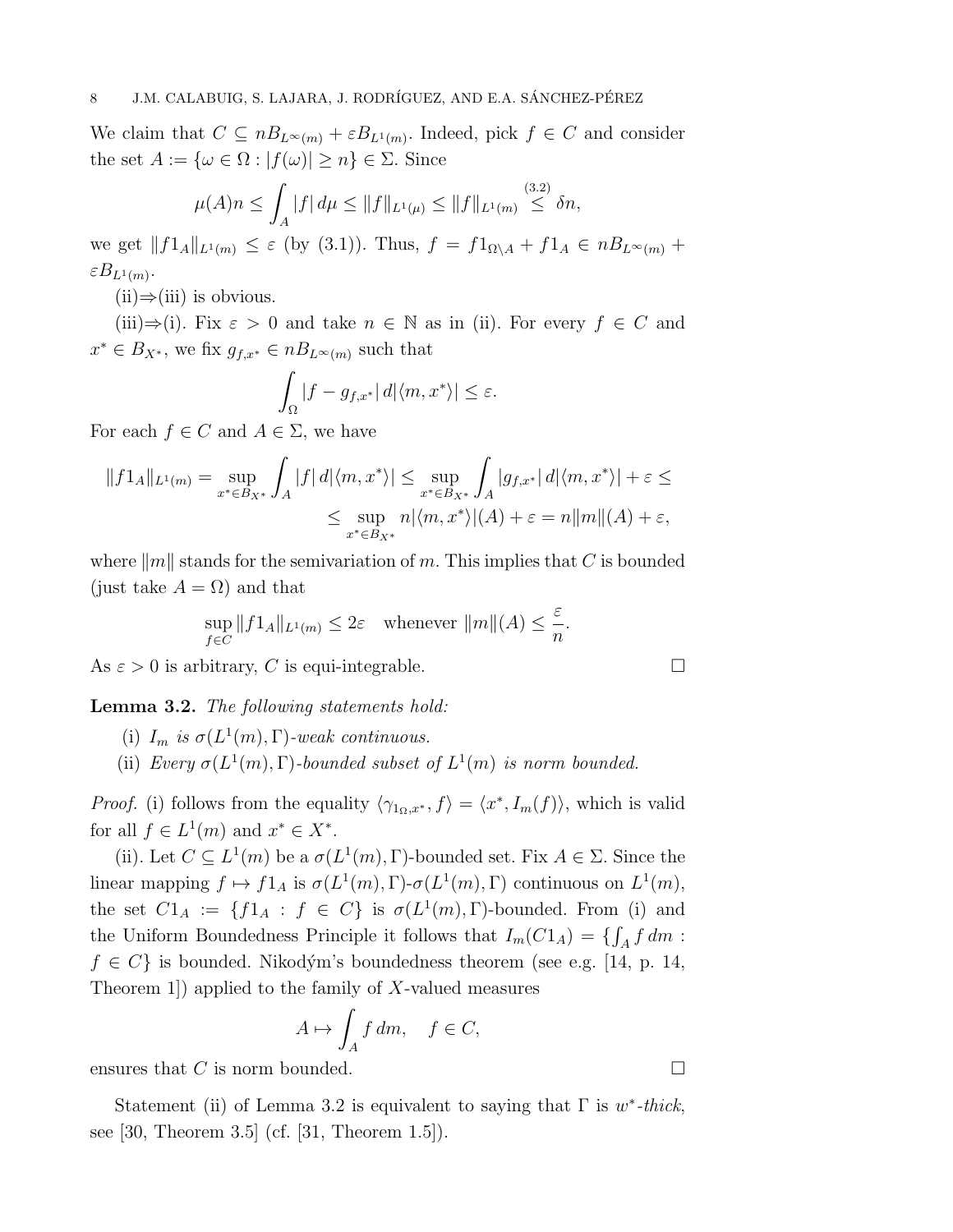**Proposition 3.3.** Let  $C \subseteq L^1(m)$  be  $\tau_m$ -compact. Then:

- (i)  $C$  is bounded and equi-integrable.
- (ii)  $\tau_m$ ,  $\sigma(L^1(m), \Gamma)$  and the weak topology coincide on C.

*Proof.* (i). Since C is  $\sigma(L^1(m), \Gamma)$ -compact, it is bounded (Lemma 3.2(ii)). In order to prove that  $C$  is equi-integrable it suffices to check that every sequence  $(f_n)$  in C admits an equi-integrable subsequence. Let  $(f_{n_k})$  be a  $\tau_m$ -convergent subsequence (we apply Corollary 2.3). Since  $(\int_A f_{n_k} dm)$  is norm convergent for every  $A \in \Sigma$ , the Vitali-Hahn-Saks theorem (see e.g. [14, p. 24, Corollary 10]) applied to the sequence of  $\mu$ -absolutely continuous measures  $A \mapsto \int_A f_{n_k} dm$  yields

$$
\lim_{\mu(A)\to 0}\sup_{k\in\mathbb{N}}\left\|\int_A f_{n_k}\,dm\right\|_X=0,
$$

which is equivalent to saying that  $(f_{n_k})$  is equi-integrable, because

$$
||f||_{L^1(m)} \le 2 \sup_{A \in \Sigma} \left| \left| \int_A f \, dm \right| \right| \quad \text{for all } f \in L^1(m).
$$

(ii). Since  $\sigma(L^1(m), \Gamma)$  is weaker than  $\tau_m$ , both topologies coincide on the  $\tau_m$ -compact set C. On the other hand, C is relatively weakly compact (by (i)). Since C is  $\sigma(L^1(m), \Gamma)$ -compact, it is also  $\sigma(L^1(m), \Gamma)$ -closed and so weakly closed. Therefore, the weak topology and  $\sigma(L^1(m), \Gamma)$  coincide on the weakly compact set  $C$ .

We next characterize when  $B_{L^{\infty}(m)}$  is  $\tau_m$ -compact. To this end, we need the following known lemma; see e.g. the proof of [28, Lemma 9.1].

Lemma 3.4.  $B_{L^{\infty}(m)} \subseteq 2 \overline{\mathrm{aco}}(\{1_A : A \in \Sigma\})$  in  $L^1(m)$ .

Proposition 3.5. The following statements are equivalent:

- (i)  $B_{L^{\infty}(m)}$  is  $\tau_m$ -compact.
- (ii)  $m(\Sigma)$  is relatively norm compact.

Proof. By Lemma 3.4, we have

(3.3) 
$$
m(\Sigma) \subseteq I_m(B_{L^{\infty}(m)}) \subseteq 2 \overline{\text{aco}}(m(\Sigma)).
$$

Hence (i)⇒(ii) follows at once from the  $\tau_m$ -norm continuity of  $I_m$ .

(ii)⇒(i). Let  $(f_{\alpha})$  be a net in  $B_{L^{\infty}(m)}$ . Since  $K := I_m(B_{L^{\infty}(m)}) \subseteq X$  is norm compact (by  $(3.3)$  and Mazur's theorem, [14, p. 51, Theorem 12]), the product  $K^{\Sigma}$  is compact when equipped with the product topology induced by the norm topology. Define  $y_{\alpha} := (\int_A f_{\alpha} dm)_{A \in \Sigma} \in K^{\Sigma}$  for all  $\alpha$ . Since the net  $(y_\alpha)$  admits a convergent subnet, we can assume without loss of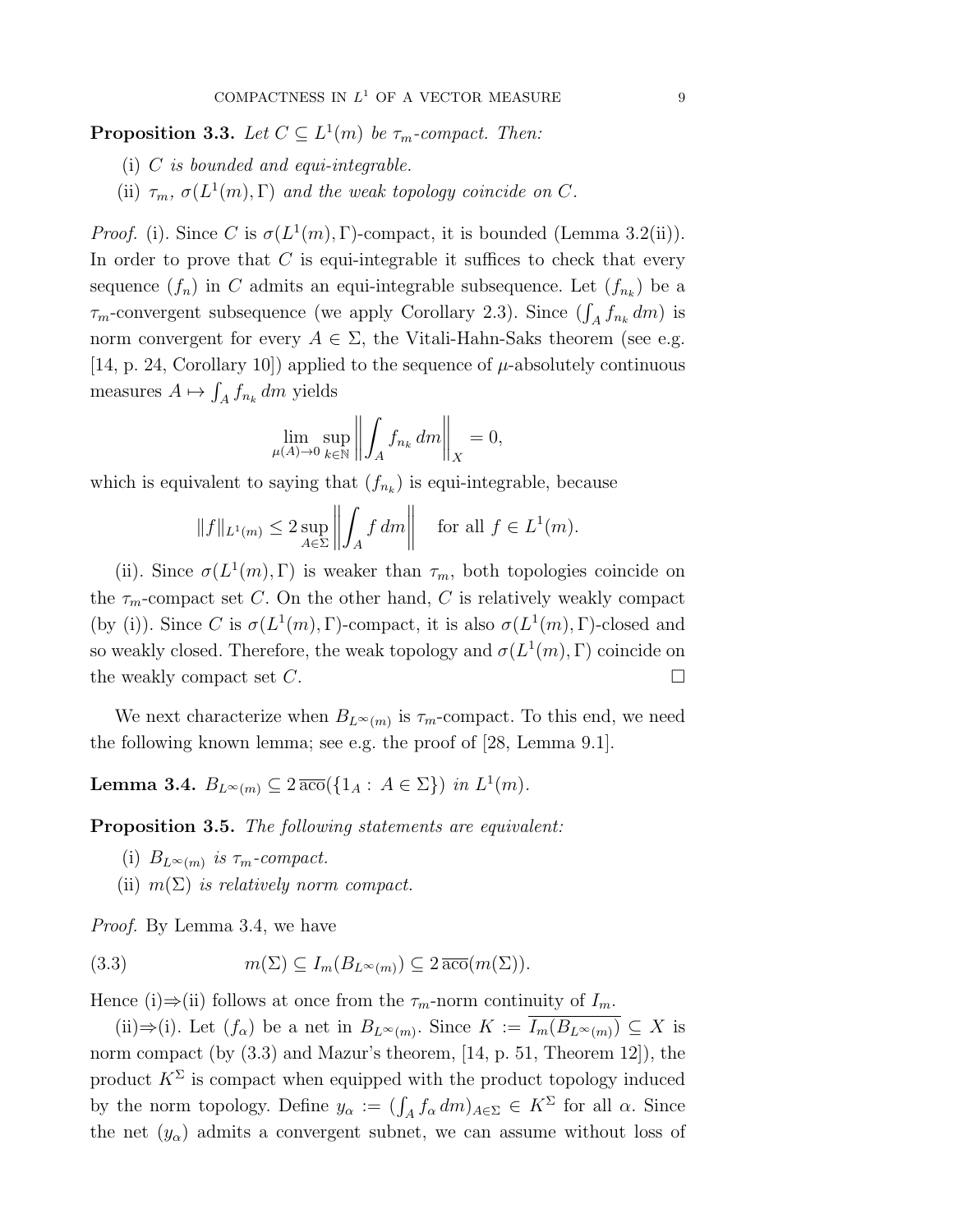generality that for every  $A \in \Sigma$  the limit  $\nu(A) := \lim_{\alpha} \int_A f_{\alpha} dm$  exists in the norm topology. Note that for every  $x^* \in X^*$  and  $A \in \Sigma$  we have

$$
|\langle \nu(A), x^* \rangle| = \lim_{\alpha} \left| \int_A f_{\alpha} d\langle m, x^* \rangle \right| \leq |\langle m, x^* \rangle| (A).
$$

By the Radon-Nikodým theorem for couples of vector measures [29] (cf. [12, Theorem 3.1]), there is  $f \in B_{L^{\infty}(m)}$  such that  $\nu(A) = \int_A f dm$  for every  $A \in \Sigma$ . Hence  $f = \tau_m - \lim_{\alpha} f_{\alpha}$ . This proves that  $B_{L^{\infty}(m)}$  is  $\tau_m$ -compact.  $\square$ 

A weaker version of the former result can be found in [38, Theorem 10] in the setting of  $L^p(m)$  spaces,  $1 \leq p < \infty$ .

Our next lemma is the " $\tau_m$ -version" of a well-known characterization of relative weak compactness due to Grothendieck (see e.g. [13, p. 227, Lemma 2]).

**Lemma 3.6.** Let  $C \subseteq L^1(m)$  be a set such that for every  $\varepsilon > 0$  there is a  $\tau_m$ -compact set  $K \subseteq L^1(m)$  such that  $C \subseteq K + \varepsilon B_{L^1(m)}$ . Then C is relatively  $\tau_m$ -compact.

*Proof.* For each  $k \in \mathbb{N}$  we choose a  $\tau_m$ -compact set  $K_k \subseteq L^1(m)$  in such a way that  $C \subseteq K_k + \frac{1}{k}B_{L^1(m)}$ . Let  $(f_\alpha)$  be a net in C. For each  $\alpha$  and  $k \in \mathbb{N}$ we can write  $f_{\alpha} = f_{\alpha,k} + g_{\alpha,k}$ , where  $f_{\alpha,k} \in K_k$  and  $g_{\alpha,k} \in \frac{1}{k}B_{L^1(m)}$ . Since  $\prod_{k\in\mathbb{N}} K_k$  is compact with the product topology induced by  $\tau_m$ , we can find a sequence  $(h_k)$  in  $L^1(m)$  and a subnet of  $(f_\alpha)$ , not relabeled, such that  $h_k = \tau_m - \lim_{\alpha} f_{\alpha,k}$  for all  $k \in \mathbb{N}$ .

*Claim 1:* For each  $A \in \Sigma$ , the net  $(\int_A f_\alpha dm)$  is norm convergent. Indeed, fix  $\varepsilon > 0$  and choose  $k \in \mathbb{N}$  such that  $\frac{1}{k} \leq \varepsilon$ . Now, take  $\alpha_0$  such that

$$
\left\| \int_A f_{\alpha,k} \, dm - \int_A h_k \, dm \right\| \le \varepsilon \quad \text{ for all } \alpha \ge \alpha_0.
$$

Then for every  $\alpha, \alpha' \geq \alpha_0$  we have

$$
\left\| \int_A f_\alpha dm - \int_A f_{\alpha'} dm \right\| \le \left\| \int_A g_{\alpha,k} dm \right\| + \left\| \int_A f_{\alpha,k} dm - \int_A h_k dm \right\| + \left\| \int_A f_{\alpha',k} dm - \int_A h_k dm \right\| + \left\| \int_A g_{\alpha',k} dm \right\| \le
$$
  

$$
\le \left\| g_{\alpha,k} \right\|_{L^1(m)} + 2\varepsilon + \left\| g_{\alpha',k} \right\|_{L^1(m)} \le 4\varepsilon.
$$

This shows that the net  $(\int_A f_\alpha dm)$  is norm Cauchy, hence norm convergent.

Write  $\nu(A) := \lim_{\alpha} \int_A f_{\alpha} dm$  for all  $A \in \Sigma$ .

*Claim 2:* The sequence  $(h_k)$  is norm convergent in  $L^1(m)$ . Indeed, for each  $k \in \mathbb{N}$  and  $A \in \Sigma$ , we have

$$
\left\| \int_A f_\alpha \, dm - \int_A f_{\alpha,k} \, dm \right\| \le \|g_{\alpha,k}\|_{L^1(m)} \le \frac{1}{k} \quad \text{ for all } \alpha,
$$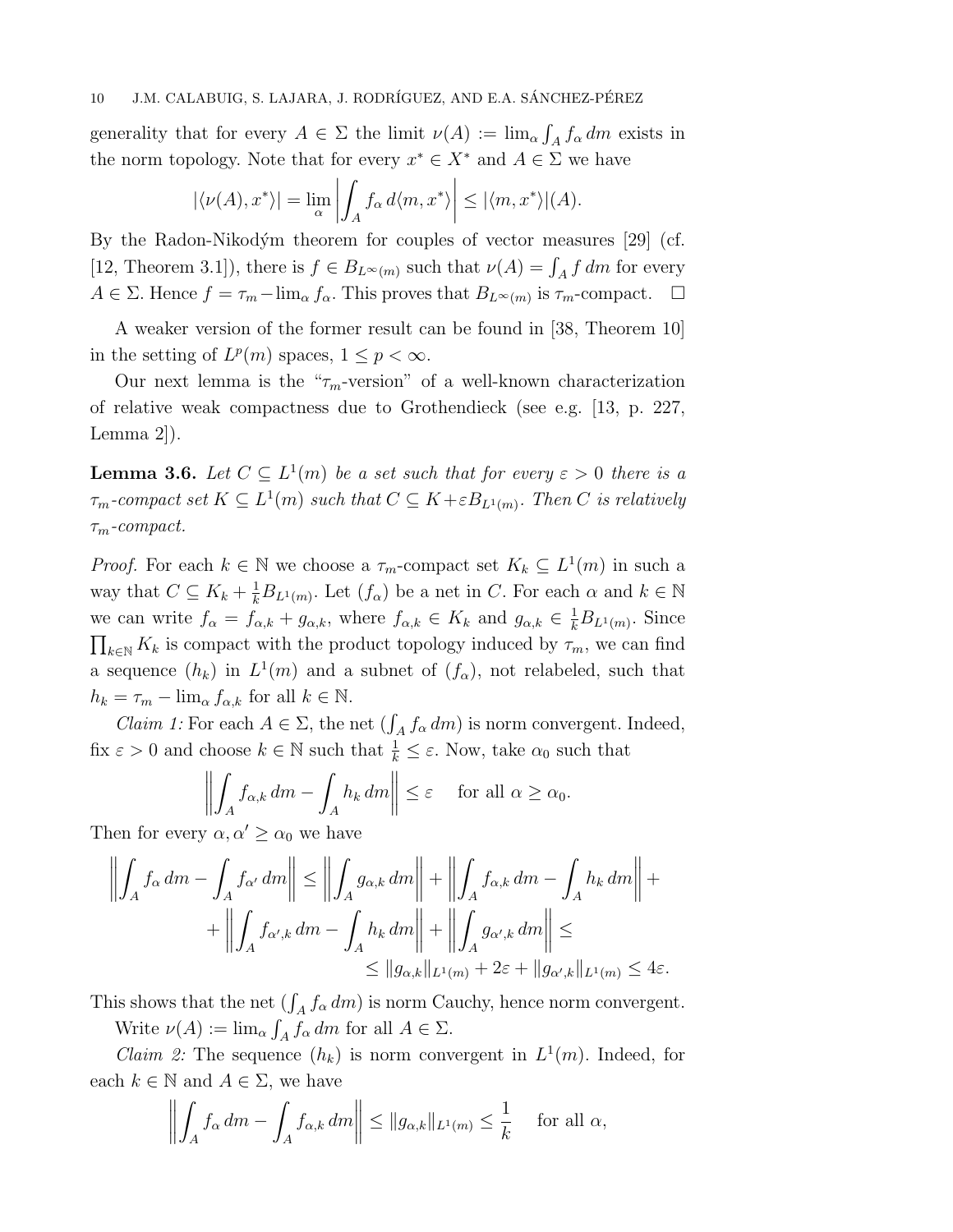.

hence

(3.4) 
$$
\left\| \nu(A) - \int_A h_k dm \right\| \leq \frac{1}{k}
$$

Therefore

$$
||h_k - h_{k'}||_{L^1(m)} \le 2 \sup_{A \in \Sigma} \left\| \int_A h_k \, dm - \int_A h_{k'} \, dm \right\| \le \frac{1}{k} + \frac{1}{k'}
$$

for every  $k, k' \in \mathbb{N}$ , which shows that  $(h_k)$  is Cauchy.

Finally, observe that if  $h \in L^1(m)$  is the limit of  $(h_k)$ , then inequality (3.4) yields  $\int_A h dm = \nu(A) = \lim_{\alpha} \int_A f_\alpha dm$  for all  $A \in \Sigma$ , that is,  $(f_{\alpha})$  converges to h with respect to  $\tau_m$ . This shows that C is relatively  $\tau_m$ -compact.

**Theorem 3.7.** Let  $C \subseteq L^1(m)$  and consider the following statements:

- (i) C is relatively  $\tau_m$ -compact.
- (ii)  $C$  is bounded and equi-integrable.

Then  $(i) \Rightarrow (ii)$ . If  $m(\Sigma)$  is relatively norm compact, then  $(i) \Leftrightarrow (ii)$ .

*Proof.* (i)⇒(ii) follows from Proposition 3.3(i).

Suppose now that  $m(\Sigma)$  is relatively norm compact. Then  $B_{L^{\infty}(m)}$  is  $\tau_m$ compact (Proposition 3.5). If C is bounded and equi-integrable, then for every  $\varepsilon > 0$  there is  $n \in \mathbb{N}$  such that  $C \subseteq nB_{L^{\infty}(m)} + \varepsilon B_{L^{1}(m)}$  (Lemma 3.1). An appeal to Lemma 3.6 ensures that C is relatively  $\tau_m$ -compact.  $\Box$ 

3.2. A Dunford-Pettis type property. Concerning compactness properties of operators defined on  $L^1(m)$ , the aim of this subsection is to analyze when they send bounded equi-integrable sets to relatively norm compact sets. Due to the relation between equi-integrability and weak compactness, this can be understood as a Dunford-Pettis type property. In particular, we provide an alternative proof of the following result from [10].

**Theorem 3.8** (Curbera). Suppose m has  $\sigma$ -finite variation. Let Y be a Banach space and  $T: L^1(m) \to Y$  a weakly compact operator. If  $C \subseteq L^1(m)$ is bounded and equi-integrable, then  $T(C)$  is relatively norm compact.

Our approach to Theorem 3.8 is based on Proposition 3.9 below and the Davis-Figiel-Johnson-Pelczynski factorization theorem. Recall first that a Banach space Y is said to have the Compact Range Property (shortly  $CRP$ ) if every Y-valued countably additive measure with  $\sigma$ -finite variation has relatively norm compact range. For instance, every Banach space with the Radon-Nikodým property has the CRP. A result of Rybakov (cf. [27, Corollary 10]) states that  $Y^*$  has the CRP if and only if Y contains no subspace isomorphic to  $\ell^1$ .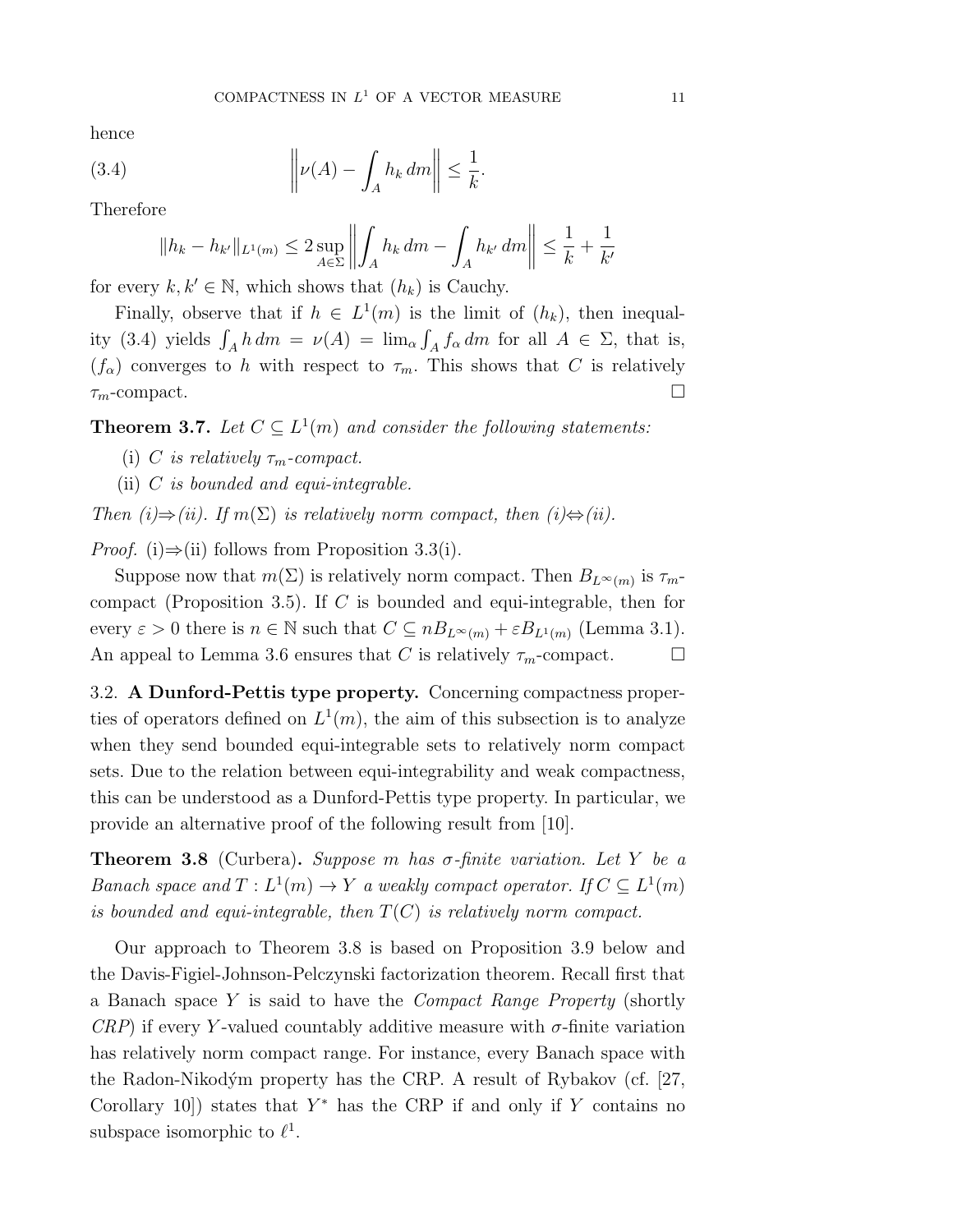**Proposition 3.9.** Suppose m has  $\sigma$ -finite variation. Let Y be a Banach space with the CRP and let  $T: L^1(m) \to Y$  be an operator. If  $C \subseteq L^1(m)$ is bounded and equi-integrable, then  $T(C)$  is relatively norm compact.

*Proof.* In view of Lemma 3.1, it suffices to prove that  $T(B_{L^{\infty}(m)})$  is relatively norm compact. To this end, define a countably additive measure  $\tilde{m}: \Sigma \to Y$ by  $\tilde{m}(A) := T(1_A)$ . By Lemma 3.4, we have  $T(B_{L^{\infty}(m)}) \subseteq 2 \overline{\mathrm{aco}}(\tilde{m}(\Sigma)).$ Since  $\tilde{m}$  has  $\sigma$ -finite variation and Y has the CRP, the set  $\tilde{m}(\Sigma)$  is relatively norm compact, hence  $\overline{\text{aco}}(\tilde{m}(\Sigma))$  is norm compact (thanks to Mazur's theorem, see e.g. [14, p. 51, Theorem 12]). It follows that  $T(B_{L^{\infty}(m)})$  is relatively norm compact.

The appearance of the CRP for that kind of result in somehow unavoidable, as we can observe by considering the integration operator of any Y-valued measure with  $\sigma$ -finite variation:

**Corollary 3.10.** Let Y be a Banach space. The following statements are equivalent:

- (i) Y has the CRP.
- (ii) For every Y-valued countably additive measure  $\nu$  with  $\sigma$ -finite variation, the set  $I_{\nu}(B_{L^{\infty}(\nu)})$  is relatively norm compact.

Proof of Theorem 3.8. By the Davis-Figiel-Johnson-Pelczynski factorization theorem (see e.g. [16, Theorem 13.33]), there exist a reflexive Banach space Z and operators  $T_1: L^1(m) \to Z$  and  $T_2: Z \to Y$  such that  $T = T_2 \circ T_1$ . Since Y has the Radon-Nikodým property, it also has the CRP. Proposition 3.9 applied to  $T_1$  yields the desired conclusion.

**Corollary 3.11.** If m has  $\sigma$ -finite variation and  $I_m$  is weakly compact, then  $m(\Sigma)$  is relatively norm compact.

*Proof.* Just apply Theorem 3.8 to  $Y := X$ ,  $T := I_m$  and  $C := B_{L^{\infty}(m)}$ .  $\Box$ 

There exist vector measures with finite variation and relatively norm compact range whose integration operator is not weakly compact, like the Volterra measure for  $r \in \{1, \infty\}$ , see [34, Example 3.49(iv)].

3.3.  $\sigma(L^1(m), \Gamma)$ -precompactness. We study here precompactness with respect to the topology  $\sigma(L^1(m), \Gamma)$ .

Let Y be a Banach space and  $B \subseteq B_{Y^*}$  a norming set. A set  $C \subseteq Y$  is said to be  $\sigma(Y, B)$ -precompact if every sequence  $(y_n)$  in C admits a  $\sigma(Y, B)$ -Cauchy subsequence  $(y_{n_k})$ , i.e. the sequence  $(y^*(y_{n_k}))$  is convergent for every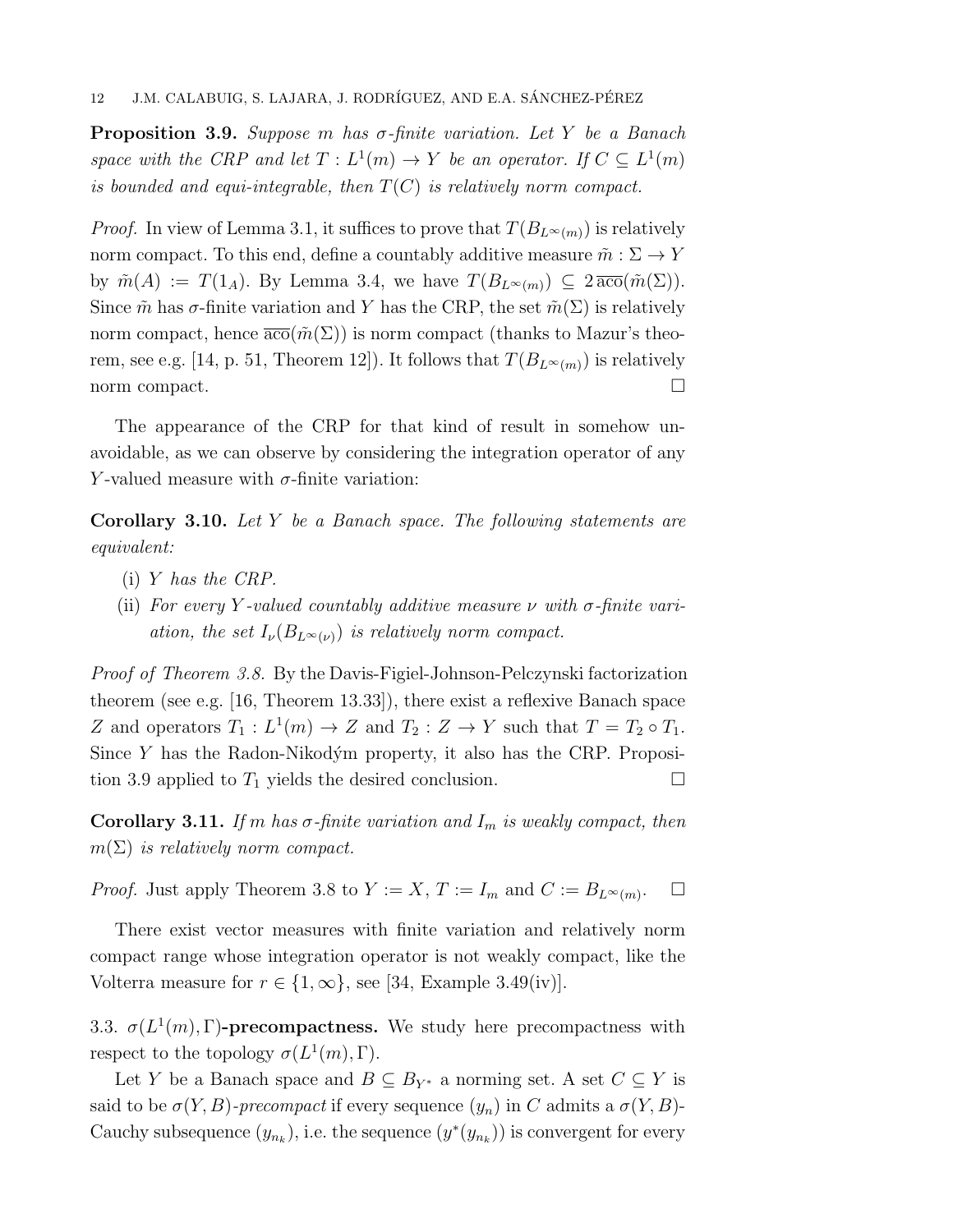$y^* \in B$ . By taking  $B = B_{Y^*}$  we obtain the usual notion of weak precompactness. Clearly, if Y is weakly sequentially complete (shortly WSC), then a set  $C \subseteq Y$  is weakly precompact if and only if it is relatively weakly compact. On the other hand, Rosenthal's  $\ell^1$ -theorem (see e.g. [16, Theorem 5.37]) states that Y does not contain subspaces isomorphic to  $\ell^1$  if and only if every bounded subset of Y is weakly precompact.

A classical result due to Dieudonné [15], when applied to our particular setting, says that a set  $C \subseteq L^1(m)$  is weakly precompact if and only if it is bounded and, for every  $h \in L^1(m)^\times$ , the set  $hC := \{ hf : f \in C\}$ is equi-integrable in  $L^1(\mu)$ . Theorem 3.13 below shows that if we restrict our attention to h's of the form  $\frac{d\langle m,x^*\rangle}{d\mu}$  (the Radon-Nikodým derivative of  $\langle m, x^* \rangle$  with respect to  $\mu$ , then we get a characterization of  $\sigma(L^1(m), \Gamma)$ precompact subsets of  $L^1(m)$ . This characterization should be compared with Lemma 3.1 and the statement of Corollary 5.14 (for the convex weakly compact set  $K = B_{L^{\infty}(m)}$ .

**Lemma 3.12.** For every  $x^* \in X^*$  the identity operator  $L^1(m) \to L^1(\langle m, x^* \rangle)$ maps  $\sigma(L^1(m), \Gamma)$ -Cauchy sequences to weakly convergent sequences.

*Proof.* Let  $(f_n)$  be a  $\sigma(L^1(m), \Gamma)$ -Cauchy sequence in  $L^1(m)$ . In particular, it is  $\sigma(L^1(m), \Gamma)$ -bounded, hence norm bounded (Lemma 3.2(ii)). Now Lemma 2.1(i) applies to conclude that  $(f_n)$  is weakly Cauchy, hence weakly convergent, in the WSC space  $L^1(\langle m, x^* \rangle)$  $\rangle$ ).

**Theorem 3.13.** Let  $C \subseteq L^1(m)$ . The following statements are equivalent:

- (i) C is relatively weakly compact in  $L^1(\langle m, x^* \rangle)$  for every  $x^* \in X^*$ .
- (ii) For every  $x^* \in X^*$  and every  $\varepsilon > 0$  there is  $n \in \mathbb{N}$  such that

 $C \subseteq nB_{L^{\infty}(m)} + \varepsilon B_{L^{1}(\langle m,x^{*} \rangle)}$  in  $L^{1}(\langle m,x^{*} \rangle)$ .

- (iii) C is bounded in  $L^1(\mu)$  and equi-integrable in  $L^1(\langle m, x^* \rangle)$  for every  $x^* \in X^*$ .
- (iv) C is bounded in  $L^1(\mu)$  and the set  $\frac{d(m,x^*)}{d\mu}C$  is equi-integrable in  $L^1(\mu)$ for every  $x^* \in X^*$ .
- (v) C is  $\sigma(L^1(m), \Gamma)$ -precompact.

*Proof.* (i) $\Rightarrow$ (ii) follows as in Lemma 3.1.

 $(ii) \Rightarrow (iii)$  and  $(iii) \Rightarrow (iv)$  are clear.

(iv)⇒(v). Let  $(f_n)$  be a sequence in C. Since C is relatively weakly compact in  $L^1(\mu)$  (apply the hypothesis to  $x_0^* \in B_{X^*}$  such that  $\mu = |\langle m, x_0^* \rangle|$ ), there is a subsequence  $(f_{n_k})$  converging in the weak topology of  $L^1(\mu)$ . To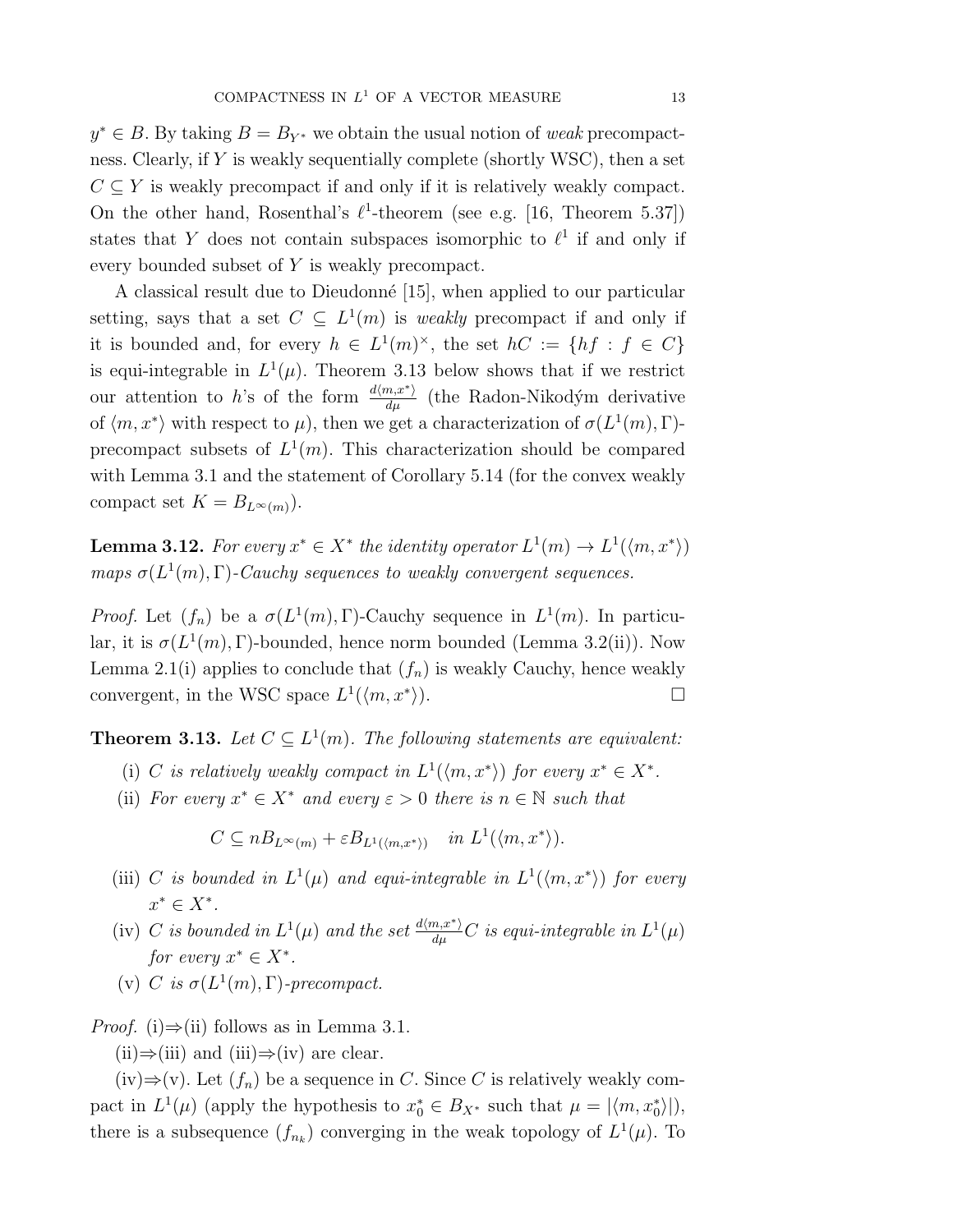finish the proof of the implication (iv) $\Rightarrow$ (v) it suffices to prove the following claim.

*Claim:* The sequence  $(\langle \gamma, f_{n_k} \rangle)$  converges for every  $\gamma \in \Gamma$ . Indeed, let us write  $\gamma = \gamma_{h,x^*}$  for some  $h \in B_{L^{\infty}(m)}$  and  $x^* \in B_{X^*}$ . Let  $g = \frac{d \langle m, x^* \rangle}{d \mu} \in L^1(\mu)$ . Fix  $\varepsilon > 0$ . Since by assumption the set gC is equi-integrable in  $L^1(\mu)$ , the same holds for  $hqC$  and so there is  $\delta > 0$  such that

(3.5) 
$$
\sup_{k \in \mathbb{N}} \int_{A} |f_{n_k} h g| d\mu \leq \varepsilon
$$

for every  $A \in \Sigma$  with  $\mu(A) \leq \delta$ . For each  $p \in \mathbb{N}$ , set

$$
Z_p := \{ \omega \in \Omega : |g(\omega)| \le p \} \in \Sigma.
$$

Since the sequence  $(Z_p)$  is increasing and  $\Omega = \bigcup_{p \in \mathbb{N}} Z_p$ , we can find  $p \in \mathbb{N}$ large enough such that  $\mu(\Omega \setminus Z_p) \leq \delta$ , so (3.5) yields

(3.6) 
$$
\sup_{k \in \mathbb{N}} \int_{\Omega \setminus Z_p} |f_{n_k} h g| \, d\mu \leq \varepsilon.
$$

On the other hand, since  $(f_{n_k})$  converges weakly in  $L^1(\mu)$  and  $hg1_{Z_p} \in$  $L^{\infty}(m)$ , there is  $k_0 \in \mathbb{N}$  such that

(3.7) 
$$
\left| \int_{Z_p} f_{n_k} h g \, d\mu - \int_{Z_p} f_{n_{k'}} h g \, d\mu \right| \leq \varepsilon \quad \text{for every } k, k' \geq k_0.
$$

By putting together (3.6) and (3.7), we get

 $\mathbf{I}$ 

$$
\left| \langle \gamma_{h,x^*}, f_{n_k} \rangle - \langle \gamma_{h,x^*}, f_{n_{k'}} \rangle \right| = \left| \int_{\Omega} f_{n_k} h g \, d\mu - \int_{\Omega} f_{n_{k'}} h g \, d\mu \right| \leq 3\varepsilon
$$

for every  $k, k' \geq k_0$ . This proves the claim.

 $(v) \Rightarrow (i)$ . For every  $x^* \in X^*$  the identity operator  $L^1(m) \rightarrow L^1(\langle m, x^* \rangle)$ maps  $\sigma(L^1(m), \Gamma)$ -Cauchy sequences to weakly convergent sequences (Lemma 3.12).

 $\Box$ 

## 4. WHEN IS  $\Gamma$  a boundary?

Motivated in part by our previous results, in this section we analyze a norming type property (being a boundary, see below for the definition) of the set  $\Gamma$  and its applications to the study of compactness in  $L^1(m)$ . Some other norming properties of  $\Gamma$  have been discussed in [40].

Curbera [9] and Okada [32] showed that  $\sigma(L^1(m), \Gamma)$  and the weak topology coincide on bounded sets whenever  $L^1(m)$  contains no subspace isomorphic to  $\ell^1$ . As observed in [32], a result of Lewis (see [23, Corollary 3.3]) implies that every (necessarily bounded)  $\sigma(L^1(m), \Gamma)$ -convergent sequence in  $L^1(m)$  is weakly convergent whenever  $m(\Sigma)$  is relatively norm compact,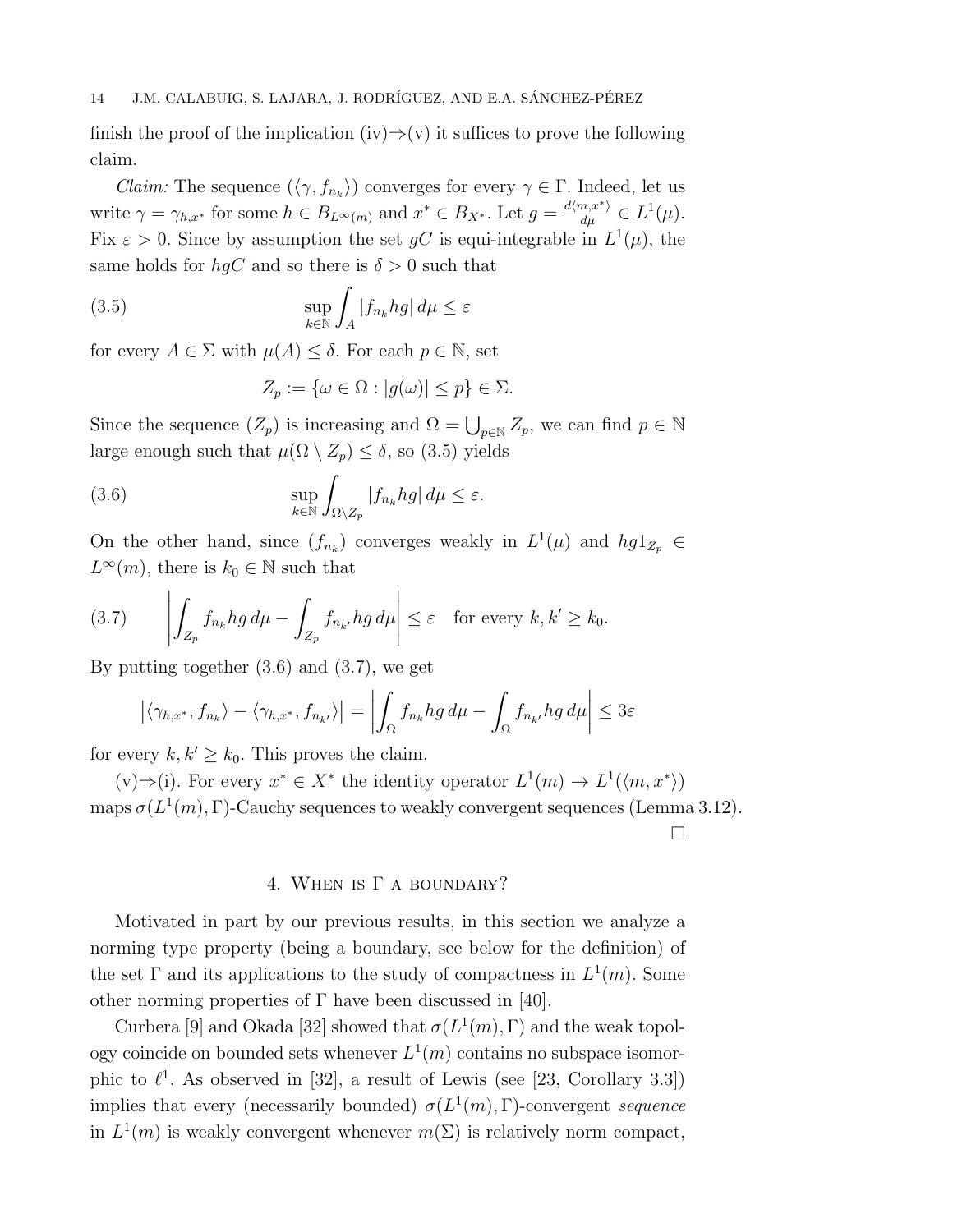but not in general (see [10, Section 6]). But the relative norm compactness of  $m(\Sigma)$  does not imply, in general, that  $\sigma(L^1(m), \Gamma)$  and the weak topology coincide on bounded sets, see [9, Example 3]. Manjabacas (see [24, Section 4.7]) discussed this type of questions by using a new approach based on the notion of boundary, as follows.

Given an arbitrary Banach space Y, a set  $B \subseteq B_{Y^*}$  is called a *boundary* (or a *James boundary*) if for every  $y \in Y$  there is  $y^* \in B$  such that  $||y|| =$  $y^*(y)$ . A typical example of boundary is the set  $ext(B_{Y^*})$  of extreme points of  $B_{Y^*}$ . If  $B \subseteq B_{Y^*}$  is a boundary, the Rainwater-Simons theorem (see e.g. [16, Theorem 3.134]) states that every norm bounded  $\sigma(Y, B)$ -convergent sequence in Y is weakly convergent. More generally, a striking result of Pfitzner [36] states that, if  $B \subseteq B_{Y^*}$  is a boundary, then every norm bounded  $\sigma(Y, B)$ -compact subset of Y is weakly compact. This was previously known in particular classes of Banach spaces like, for instance, weakly compactly generated (shortly WCG) spaces, cf. [6, Corollary 2.2].

Thus, Manjabacas (see [24, Proposition 4.38]) showed that  $\Gamma$  is a boundary whenever  $m(\Sigma)$  is relatively norm compact. This has also been proved (without using that terminology) in [33, Lemma 3.3]. The aim of this section is to improve Manjabacas' result by showing that, in fact, the relative norm compactness of  $m(\Sigma)$  implies that  $\Gamma \supseteq \text{ext}(B_{L^1(m)^*})$  (Theorem 4.3 below).

Given any  $f \in L^1(m)$ , we consider the mapping  $M_f : B_{L^{\infty}(m)} \to X$ defined by

$$
M_f(h) := I_m(fh) = \int_{\Omega} fh \, dm.
$$

**Lemma 4.1.** Let  $f \in L^1(m)$ . Then:

- (i)  $M_f$  is  $\tau_m$ -norm continuous.
- (ii)  $M_f$  is  $\sigma(L^1(m), \Gamma)$ -weak continuous.

*Proof.* Both statements are clear whenever f is a simple function. In the general case, let  $(f_n)$  be a sequence of simple functions such that  $||f_n$  $f\|_{L^1(m)} \to 0$ . Then  $(M_{f_n})$  converges to  $M_f$  uniformly on  $B_{L^{\infty}(m)}$ , hence  $M_f$ is  $\tau_m$ -norm continuous and  $\sigma(L^1(m), \Gamma)$ -weak continuous.

Part (i) of the following corollary appears in [33, Lemma 3.3].

**Corollary 4.2.** Suppose  $m(\Sigma)$  is relatively norm compact. Then:

- (i) For every  $f \in L^1(m)$  the set  $I_m(fB_{L^{\infty}(m)})$  is norm compact.
- (ii)  $\Gamma$  *is a boundary.*

*Proof.* (i). Bearing in mind that  $B_{L^{\infty}(m)}$  is  $\tau_m$ -compact (because  $m(\Sigma)$  is relatively norm compact, see Proposition 3.5) and the  $\tau_m$ -norm continuity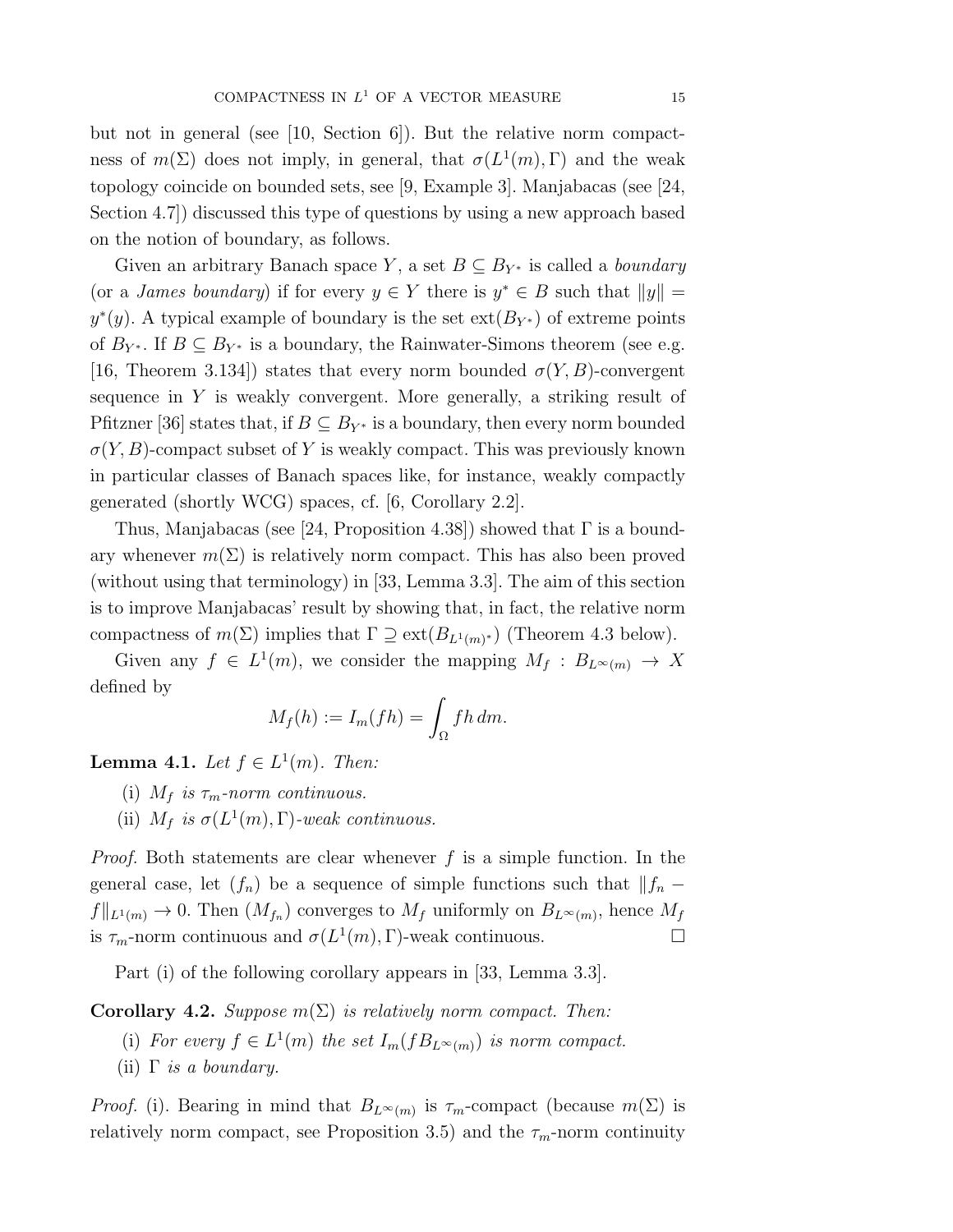of  $M_f$  (Lemma 4.1(i)), we deduce that  $M_f(B_{L^{\infty}(m)}) = I_m(fB_{L^{\infty}(m)})$  is norm compact.

Now, (ii) follows from (i) and the equality

$$
||f||_{L^{1}(m)} = \sup_{h \in B_{L^{\infty}(m)}} ||I_{m}(fh)||,
$$

which is valid for all  $f \in L^1(m)$  (see e.g. [34, Lemma 3.11]).

The proof of the next result is based on ideas from [18, Theorem 3.9].

**Theorem 4.3.** Suppose  $m(\Sigma)$  is relatively norm compact. Then:

- (i)  $\Gamma$  is w\*-compact.
- (ii)  $ext(B_{L^1(m)^*}) \subseteq \Gamma$ .

*Proof.* We have  $B_{L^1(m)^*} = \overline{\mathrm{co}(\Gamma)}^{w^*}$  by the Hahn-Banach separation theorem (bear in mind that  $\Gamma$  is norming and symmetric). Thus, the "converse" of the Krein-Milman theorem (see e.g. [16, Theorem 3.66]) yields the inclusion

$$
\operatorname{ext}(B_{L^1(m)^*}) \subseteq \overline{\Gamma}^{w^*}.
$$

Hence (ii) follows immediately from (i). To prove (i), let us consider the mapping

$$
\Phi: B_{L^{\infty}(m)} \times B_{X^*} \to L^1(m)^*, \quad \Phi(h, x^*) := \gamma_{h, x^*}.
$$

We shall check that  $\Phi$  is continuous when  $L^1(m)^*$  is equipped with its w<sup>\*</sup>topology and the set  $P := B_{L^{\infty}(m)} \times B_{X^*}$  is equipped with the product topology  $\mathfrak T$  induced by  $\tau_m$  and the w<sup>\*</sup>-topology of  $X^*$ . Since  $m(\Sigma)$  is relatively norm compact,  $B_{L^{\infty}(m)}$  is  $\tau_m$ -compact (Proposition 3.5) and so P is  $\mathfrak T$ -compact. Therefore, statement (i) will follow at once from the  $\mathfrak T$ -w<sup>\*</sup> continuity of Φ.

Let  $(h_{\alpha}, x_{\alpha}^*)$  be a net in P which  $\mathfrak{I}$ -converges to some  $(h, x^*) \in P$ . In order to prove that  $\Phi(h_{\alpha}, x_{\alpha}^*) \to \Phi(h, x^*)$  in the w<sup>\*</sup>-topology, fix  $f \in L^1(m)$ and set

$$
x_{\alpha} := I_m(fh_{\alpha}) = \int_{\Omega} fh_{\alpha} dm \in X \quad \text{for every } \alpha.
$$

Since the set  $\{x_{\alpha}\}\$ is relatively norm compact (by Corollary 4.2(i)), and  $(x_{\alpha}^*)$  is a bounded net which w<sup>\*</sup>-converges to  $x^*$ , we have

(4.1) 
$$
|\gamma_{h_{\alpha},x_{\alpha}^*}(f) - x^*(x_{\alpha})| = |x_{\alpha}^*(x_{\alpha}) - x^*(x_{\alpha})| \to 0.
$$

On the other hand, as a consequence of Lemma 4.1(i) we also have

(4.2) 
$$
x^*(x_\alpha) = \int_{\Omega} f h_\alpha \ d\langle m, x^* \rangle \to \int_{\Omega} f h \ d\langle m, x^* \rangle = \gamma_{h,x^*}(f).
$$

From (4.1) and (4.2) it follows that  $|\gamma_{h_\alpha,x^*_{\alpha}}(f)-\gamma_{h,x^*}(f)|\to 0$ . As  $f\in L^1(m)$ is arbitrary, we conclude that  $\Phi(h_{\alpha}, x_{\alpha}^*) \to \Phi(h, x^*)$  in the w<sup>\*</sup>-topology.  $\Box$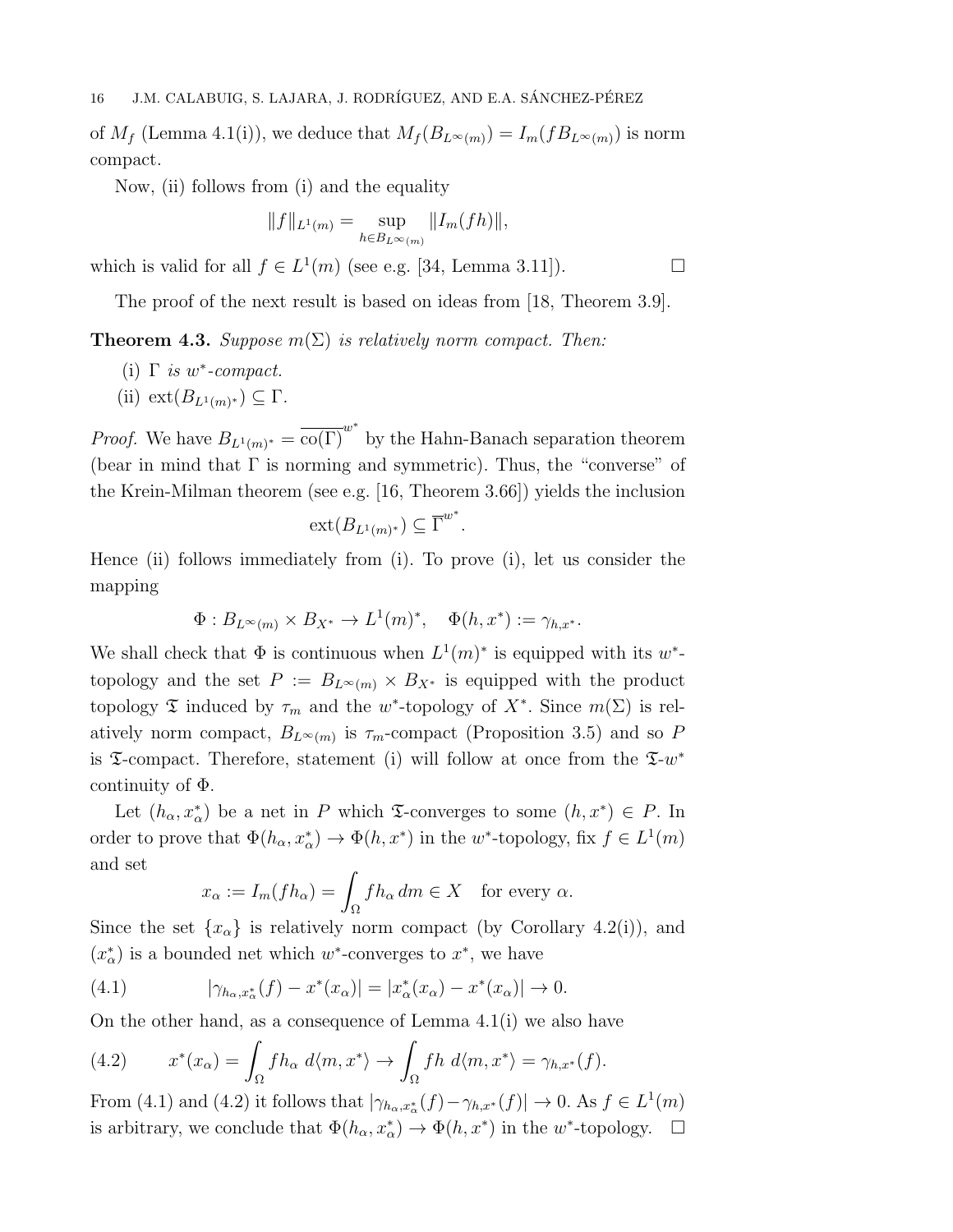**Remark 4.4.** In another direction, it is worth mentioning that if  $X$  is a Banach lattice and m is positive (meaning that  $m(A) \geq 0$  for all  $A \in \Sigma$ ), then  $\Gamma$  is a boundary. Indeed, in this case the norm of any  $f \in L^1(m)$  can be computed as

$$
||f||_{L^1(m)} = \left||\int_{\Omega} |f| \, dm\right||_X
$$

(see e.g. [34, Lemma 3.13]).

We finish this section by pointing out two specialized versions of Theorem 3.13 when  $\Gamma$  is assumed to be a boundary.

**Corollary 4.5.** Suppose  $\Gamma$  is a boundary. Then a subset of  $L^1(m)$  is weakly precompact if and only if it is relatively weakly compact in  $L^1(\langle m, x^* \rangle)$  for every  $x^* \in X^*$ .

*Proof.* Bearing in mind Lemma  $3.2(i)$ , the Rainwater-Simons theorem (see e.g. [16, Theorem 3.134]) implies that the identity mapping on  $L^1(m)$  is  $\sigma(L^1(m), \Gamma)$ -weak sequentially continuous, and so every  $\sigma(L^1(m), \Gamma)$ -Cauchy sequence in  $L^1(m)$  is weakly Cauchy. The result now follows from Theorem 3.13.

**Corollary 4.6.** Suppose  $L^1(m)$  is WSC and  $\Gamma$  is a boundary. Then a subset of  $L^1(m)$  is relatively weakly compact if and only if it is relatively weakly compact in  $L^1(\langle m, x^* \rangle)$  for every  $x^* \in X^*$ .

In general, the assumption that  $\Gamma$  is a boundary cannot be removed from the previous statements. Indeed, in [10, Section 6] there is an example of an  $\ell^2$ -valued measure m and a  $\sigma(L^1(m), \Gamma)$ -null sequence in  $L^1(m)$  which is equivalent to the usual basis of  $\ell^1$  (and so it does not have any weakly Cauchy subsequence).

5. WHEN IS  $L^1(m)$  A SWCG SPACE?

It is well-known that the space  $L^1(m)$  is WCG (see [8, Theorem 2], cf. [34, Theorem 3.7]). As an application of the results obtained before, in this section we analyze the property of being strongly weakly compactly generated (defined below), that does not hold for all spaces  $L^1(m)$ . By the way, we will prove some new results regarding the integration operator, after introducing the so called positive Schur property for Banach lattices in our discussion.

Following  $[41]$ , a Banach space Y is called *strongly weakly compactly generated* (shortly SWCG) if there is a weakly compact set  $K \subset Y$  such that for every weakly compact set  $L \subset Y$  and every  $\varepsilon > 0$  there is  $n \in \mathbb{N}$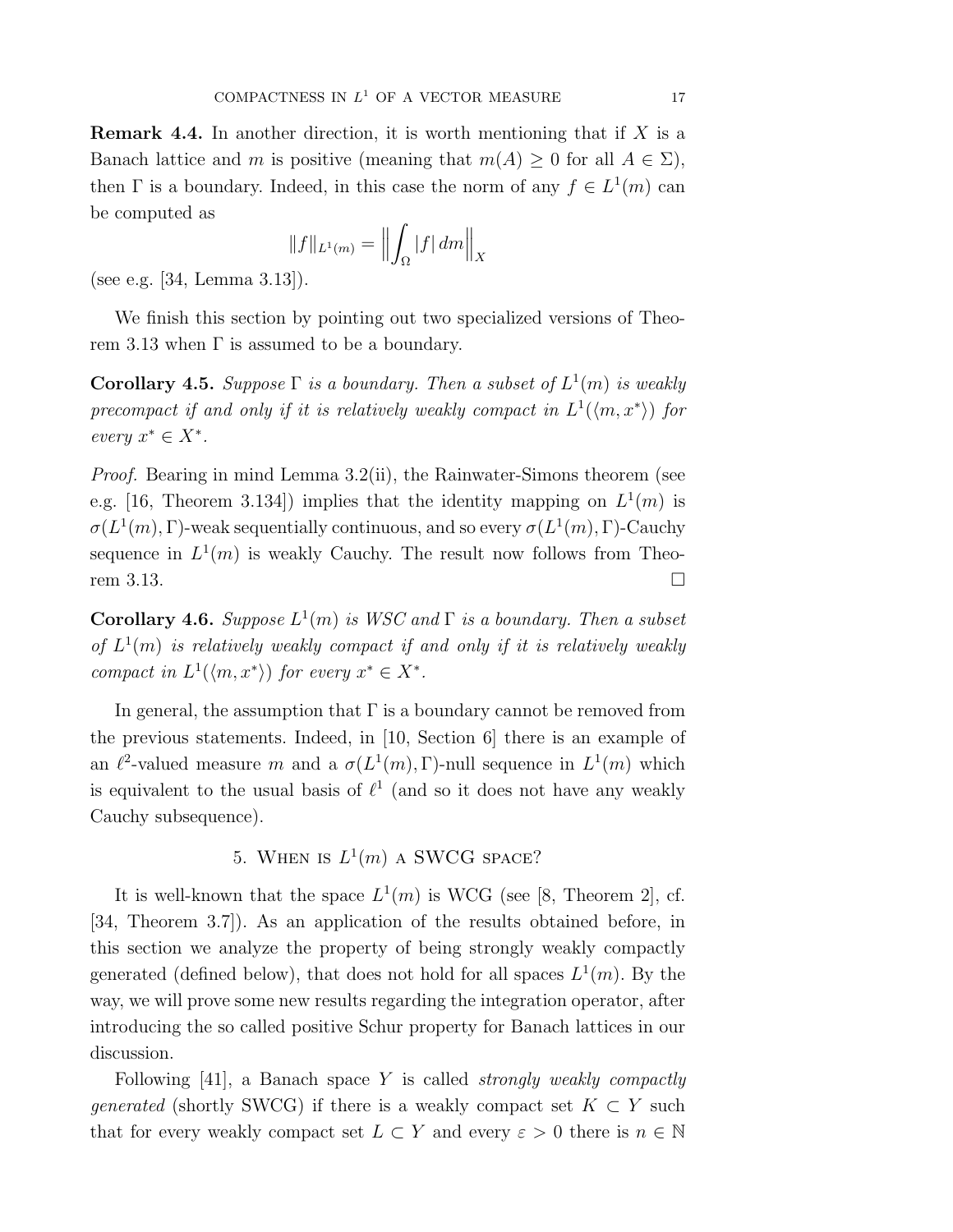such that  $L \subset nK + \varepsilon B_Y$  (in this case, we say that K strongly generates Y). Every SWCG space is both WCG and WSC [41] (cf. [20, Theorem 6.38]). Typical examples of spaces in this class are the reflexive spaces, separable spaces with the Schur property and the  $L^1$  space of any scalar measure. For more information on SWCG spaces and related classes of Banach spaces, we refer the reader to [20, Section 6.4] and [17, 21, 22, 25].

We stress that, being a Banach lattice,  $L^1(m)$  is WSC if and only if it does not contain subspaces isomorphic to  $c_0$  (see e.g. [1, Theorem 4.60]). Curbera proved in [8, Theorem 3] that  $L^1(m)$  is WSC whenever X does not contain subspaces isomorphic to  $c_0$  (cf. [35]).

The following well-known general construction will be helpful to exhibit concrete examples.

Remark 5.1. Let X be a Banach space having an unconditional Schauder basis  $(e_n)$ . Fix a sequence  $(\alpha_n)$  of strictly positive real numbers such that the series  $\sum_{n} \alpha_n e_n$  is unconditionally convergent. Define a countably additive measure  $m : \mathcal{P}(\mathbb{N}) \to X$  by  $m(A) := \sum_{n \in A} \alpha_n e_n$ . Then:

- (i)  $m$  is purely atomic.
- (ii)  $m$  has relatively norm compact range.
- (iii) m has finite variation if and only if  $\sum_n \alpha_n e_n$  is absolutely convergent.
- (iv)  $I_m$  is an order isomorphism between  $L^1(m)$  and X.

**Example 5.2.**  $c_0$  is an  $L^1$  space of a vector measure which is not WSC, hence it is not SWCG.

Example 5.3. Mercourakis and Stamati [25] constructed a subspace of  $L^1[0,1]$  having unconditional Schauder basis which is not SWCG. This is an  $L^1$  space of a vector measure which is WSC (because  $L^1[0,1]$  is WSC) but non-SWCG.

**Example 5.4.**  $\ell^2(\ell^1)$  is an  $L^1$  space of a vector measure which is WSC (because it is the  $\ell^2$ -sum of countably many WSC spaces) but does not embed isomorphically into any SWCG space (see [22, Corollary 2.29]).

The previous examples of non-SWCG spaces are based on vector measures taking values in non-SWCG spaces. Thus, one might wonder whether  $L^1(m)$  is SWCG whenever X is. It turns out that this is not the case even for reflexive  $X$ .

**Example 5.5.**  $\ell^2(L^1[0,1])$  is the  $L^1$  space of some  $\ell^2$ -valued measure, see [4, Example 3.7]. This space is WSC and does not embed isomorphically into any SWCG space (see [22, Corollary 2.29]).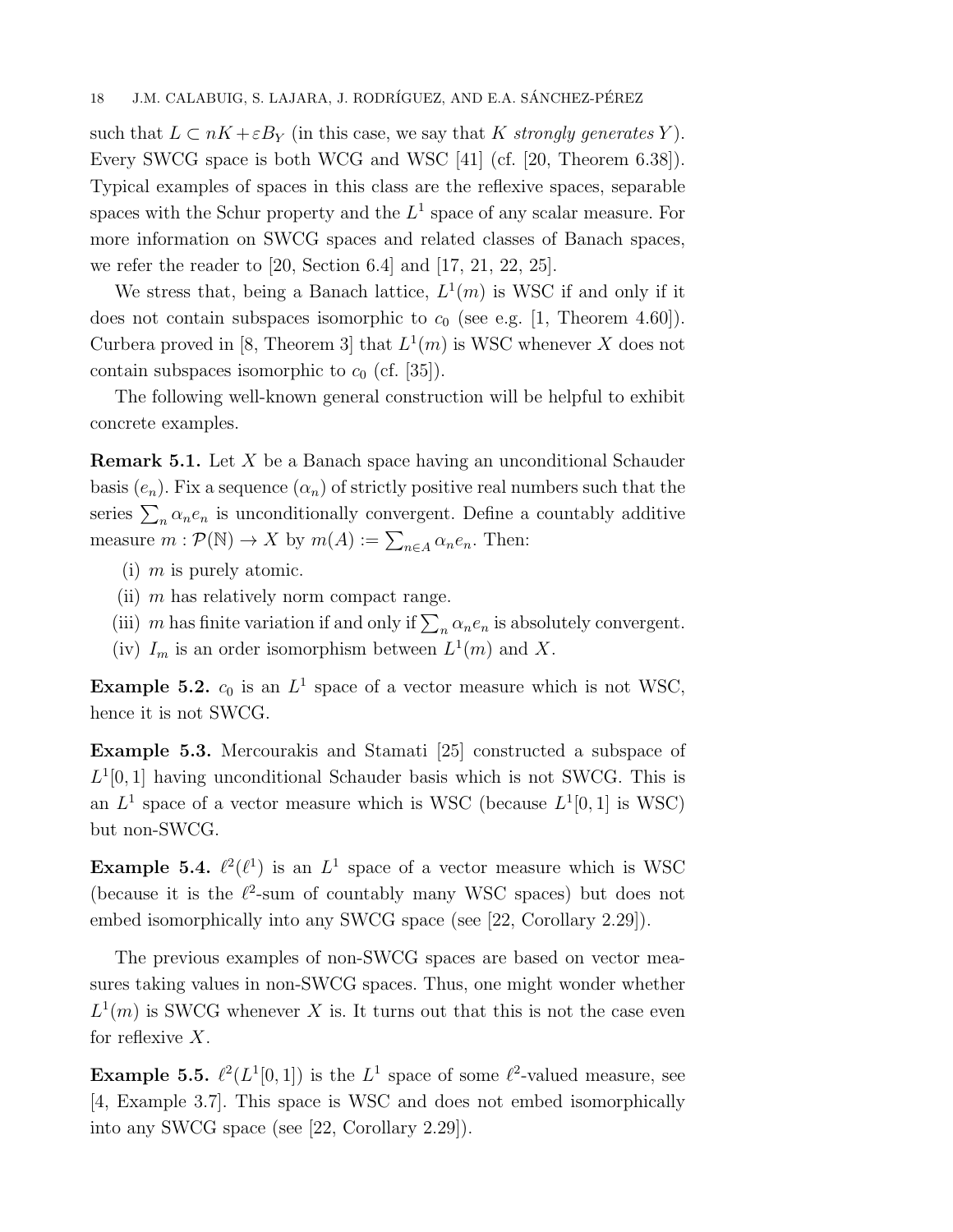5.1. The positive Schur property in  $L^1(m)$ . A Banach lattice is said to have the *positive Schur property* (shortly PSP) if every weakly null sequence of positive vectors is norm null. For instance, the  $L^1$  space of any scalar measure has the PSP. This property is equivalent to saying that every relatively weakly compact set is L-weakly compact. Therefore,  $L^1(m)$  has the PSP if and only if every weakly compact subset of  $L^1(m)$  is equi-integrable. The reader can find information about these concepts and their relations in [34, Remark 2.40] and the references therein.

## **Proposition 5.6.** If  $L^1(m)$  has the PSP, then it is SWCG.

*Proof.* The set  $K := B_{L^{\infty}(m)} \subseteq L^{1}(m)$  is weakly compact and strongly generates  $L^1(m)$ . Indeed, if  $L \subseteq L^1(m)$  is weakly compact, then it is bounded and equi-integrable (according to the comments above), and so for every  $\varepsilon > 0$  there is  $n \in \mathbb{N}$  such that  $L \subseteq nK + \varepsilon B_{L^1(m)}$  (Lemma 3.1).

Similarly, bearing in mind Propositions 3.3 and 3.5, we have the following "strong generation" property with respect to the topology  $\tau_m$ :

**Remark 5.7.** Suppose  $m(\Sigma)$  is relatively norm compact. Then  $B_{L^{\infty}(m)}$  is a  $\tau_m$ -compact subset of  $L^1(m)$  such that for every  $\tau_m$ -compact set  $L \subseteq L^1(m)$ there is  $n \in \mathbb{N}$  such that  $L \subseteq nB_{L^{\infty}(m)} + \varepsilon B_{L^{1}(m)}$ .

It was pointed out in [10, Claim 1] that  $L^1(m)$  has the PSP whenever X has the Schur property. As we show in Theorem 5.8 below, this is a consequence of the complete continuity of  $I_m$  when X has the Schur property. Recall that an operator between Banach spaces is called completely continuous (or *Dunford-Pettis*) if it maps weakly convergent sequences to norm convergent ones. The complete continuity of  $I_m$  has strong consequences on the structure of  $L^1(m)$ . Under some assumptions on X (namely, that  $X^*$  has the Radon-Nikodým property), it is known that if  $I_m$  is completely continuous, then m has finite variation and  $L^1(m)$  is order isomorphic to  $L^1(|m|)$ (via the identity mapping), see  $[5]$  (cf. [33, Theorem 1.2] for the particular case in which  $X$  is also assumed to have an unconditional Schauder basis).

## Theorem 5.8. The following statements are equivalent:

- (i)  $I_m$  is completely continuous.
- (ii)  $L^1(m)$  has the PSP and  $m(\Sigma)$  is relatively norm compact.

Proof. Observe first that (i) is equivalent to

(i') the identity mapping on  $L^1(m)$  is weak- $\tau_m$  sequentially continuous,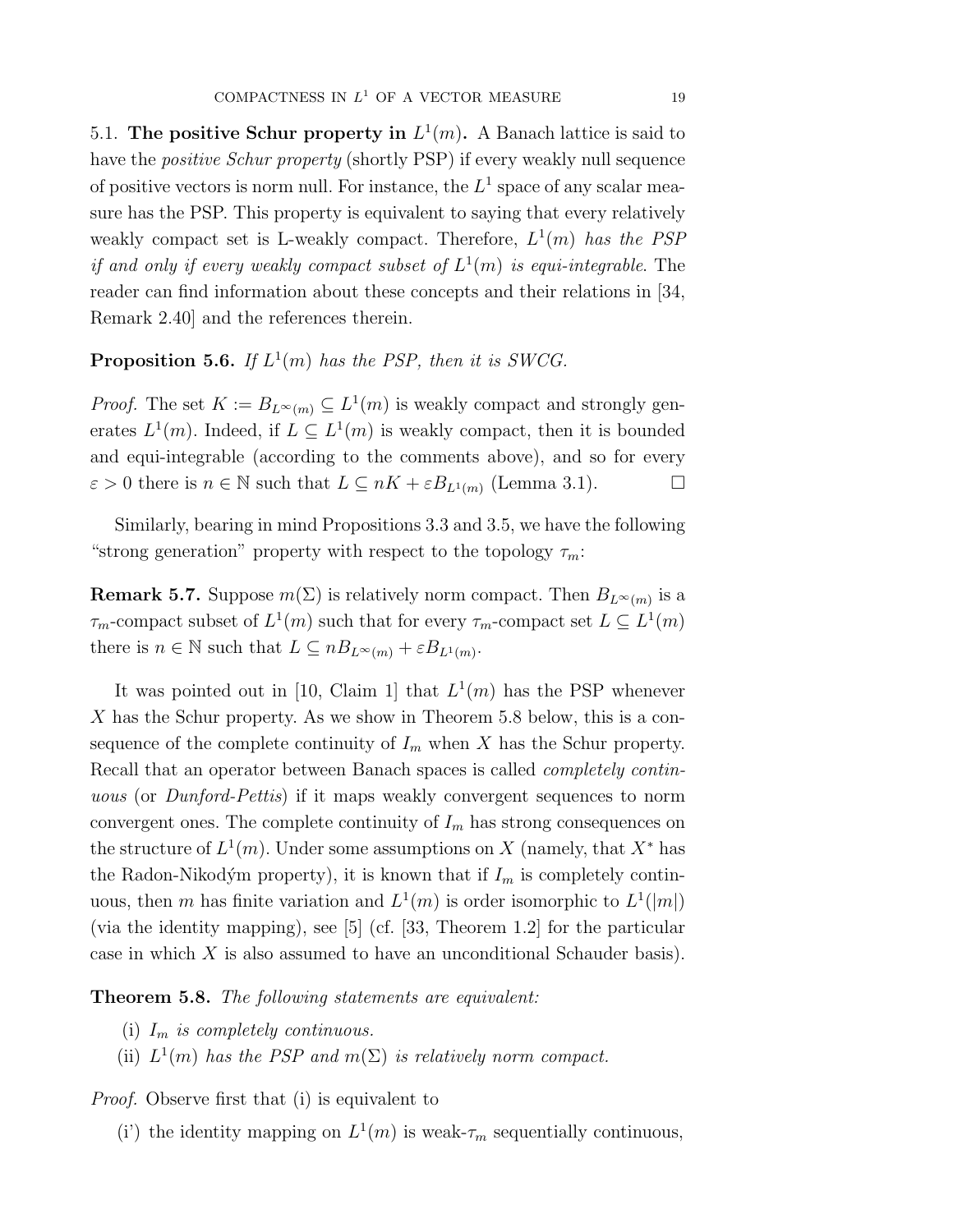because a sequence  $(f_n)$  in  $L^1(m)$  is weakly convergent to  $f \in L^1(m)$  if and only if  $(f_n 1_A)$  is weakly convergent to  $f1_A$  for every  $A \in \Sigma$ .

 $(i')\Rightarrow (ii)$ . If  $C ⊆ L<sup>1</sup>(m)$  is weakly compact, then it is weakly sequentially compact and so the assumption implies that C is  $\tau_m$ -sequentially compact, hence equi-integrable (see the proof of Proposition 3.3). Therefore,  $L^1(m)$ has the PSP.

On the other hand, it is well-known that  $m(\Sigma)$  is relatively norm compact whenever  $I_m$  is completely continuous; see e.g. [34, p. 153]. (This fact can also be deduced by combining (i') and Proposition 3.5.)

(ii)  $\Rightarrow$  (i). Theorem 3.7 and (ii) ensure us that a subset of  $L^1(m)$  is relatively  $\tau_m$ -compact if and only if it is relatively weakly compact. By considering the topology  $\sigma(L^1(m), \Gamma)$ , which is weaker than both  $\tau_m$  and the weak topology, it follows at once that a subset of  $L^1(m)$  is  $\tau_m$ -compact if and only if it is weakly compact. Therefore,  $I_m$  maps weakly compact sets to norm compact sets.

**Example 5.9.** Let m be the  $L^1[0,1]$ -valued measure defined by  $m(A) := 1_A$ for every Borel set  $A \subseteq [0,1]$ . Then  $L^1(m) = L^1[0,1]$  has the PSP, but the range of m is not relatively norm compact.

It was known that  $L^1(m)$  is WSC whenever  $I_m$  is completely continuous,  $[11,$  Theorem 3.6 (cf.  $[7,$  second proof of Theorem 2.2 and  $[35,$  Theorem 1.1]). The following consequence of Proposition 5.6 and Theorem 5.8 improves that result:

# **Corollary 5.10.** If  $I_m$  is completely continuous, then  $L^1(m)$  is SWCG.

**Remark 5.11.** A Banach space Y has the *Dunford-Pettis* property if every weakly compact operator from  $Y$  to another Banach space is completely continuous. For instance, any  $L^1$  space of a scalar measure satisfies this property, as well as any  $C(K)$  space of a compact topological space K. Within the setting of  $L^1$  spaces of vector measures, Curbera [10] applied Theorem 3.8 to deduce that if m has  $\sigma$ -finite variation and  $L^1(m)$  has the PSP, then it has the Dunford-Pettis property. The converse does not hold in general, as  $c_0$  is order isomorphic to the  $L^1$  space of a  $c_0$ -valued vector measure with finite variation (Remark 5.1).

We finish this subsection by characterizing the PSP of  $L^1(m)$  in terms of  $I_m$ . An operator from a Banach lattice to a Banach space is called *almost* Dunford-Pettis if it maps weakly null disjoint sequences to norm null ones or, equivalently, if it maps weakly null positive sequences to norm null ones, see [2, Theorem 2.2].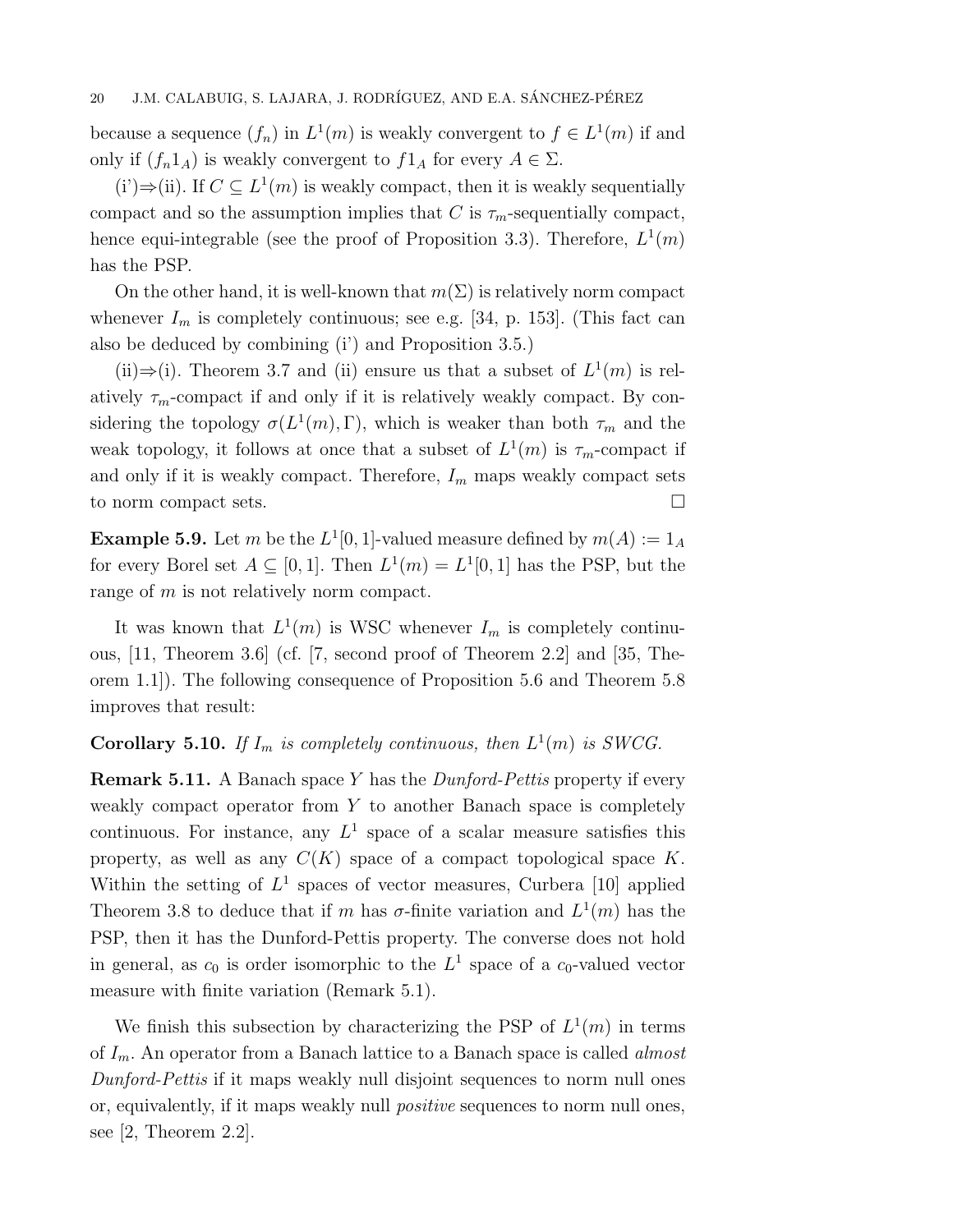**Theorem 5.12.** The following statements are equivalent:

- (i)  $L^1(m)$  has the PSP.
- (ii)  $I_m$  is almost Dunford-Pettis.

*Proof.* (i)⇒(ii) is clear. In order to prove (ii)⇒(i), we first check that (ii) implies that  $L^1(m)$  is WSC. Indeed, if  $L^1(m)$  is not WSC, then it contains a sublattice which is order isomorphic to  $c_0$  (see e.g. [1, Theorem 4.60]). Now, following the proof of [7, Theorem 2.2] (cf. [35, Theorem 1.1]), one can find a  $c_0$ -sequence  $(f_n)$  in  $L^1(m)$  such that  $f_n \geq 0$  for all  $n \in \mathbb{N}$  and  $I_m$ is an isomorphism when restricted to  $\overline{span}(f_n)$ . This contradicts (ii), and so  $L^1(m)$  is WSC.

Let  $C \subseteq L^1(m)$  be any relatively weakly compact set. We shall prove that C is L-weakly compact. The solid hull

$$
Sol(C) = \{ g \in L^1(m) : |g| \le |f| \text{ for some } f \in C \}
$$

is relatively weakly compact, thanks to the weak sequential completeness of  $L^1(m)$  (see e.g. [1, Theorems 4.39 and 4.60]). Let  $(f_n)$  be a disjoint sequence in Sol(C). Since Sol(C) is relatively weakly compact and the  $f_n$ 's are pairwise disjoint,  $(f_n)$  is weakly null. Since  $I_m$  is almost Dunford-Pettis and each sequence of the form  $(f_n 1_A)$ , where  $A \in \Sigma$ , is weakly null and disjoint, we conclude that  $(f_n)$  is  $\tau_m$ -convergent to 0. In particular,  $(f_n)$  is equi-integrable (Proposition 3.3). From this fact and the disjointness of  $(f_n)$ it follows that  $||f_n|| \to 0$ . This proves that C is L-weakly compact.

Therefore, every relatively weakly compact subset of  $L^1(m)$  is L-weakly compact, that is,  $L^1(m)$  has the PSP. The proof is over.

5.2. A characterization of  $L^1(m)$  spaces which are SWCG. We finish this section by giving a characterization of SWCG spaces of integrable functions with respect to a vector measure. For each  $h \in L^1(m)^* = L^1(m)^*$ , we can consider the scalar measure  $\mu_h := h d\mu$  given by  $\mu_h(A) := \int_A h d\mu$ for all  $A \in \Sigma$ , so that the identity mapping defines an operator from  $L^1(m)$ to  $L^1(\mu_h)$  with norm  $\leq 1$ .

**Proposition 5.13.** Let  $K \subseteq L^1(m)$  be a convex weakly compact set,  $L \subseteq$  $L^1(m)$  and  $\varepsilon > 0$ . The following statements are equivalent:

- (i)  $L \subseteq K + \varepsilon B_{L^1(m)}$ .
- (ii) There is a convex w\*-dense set  $\Delta \subseteq B_{L^1(m)^*}$  such that, for every  $h \in \Delta$ ,

$$
L \subseteq K + \varepsilon B_{L^1(\mu_h)} \quad in \ L^1(\mu_h).
$$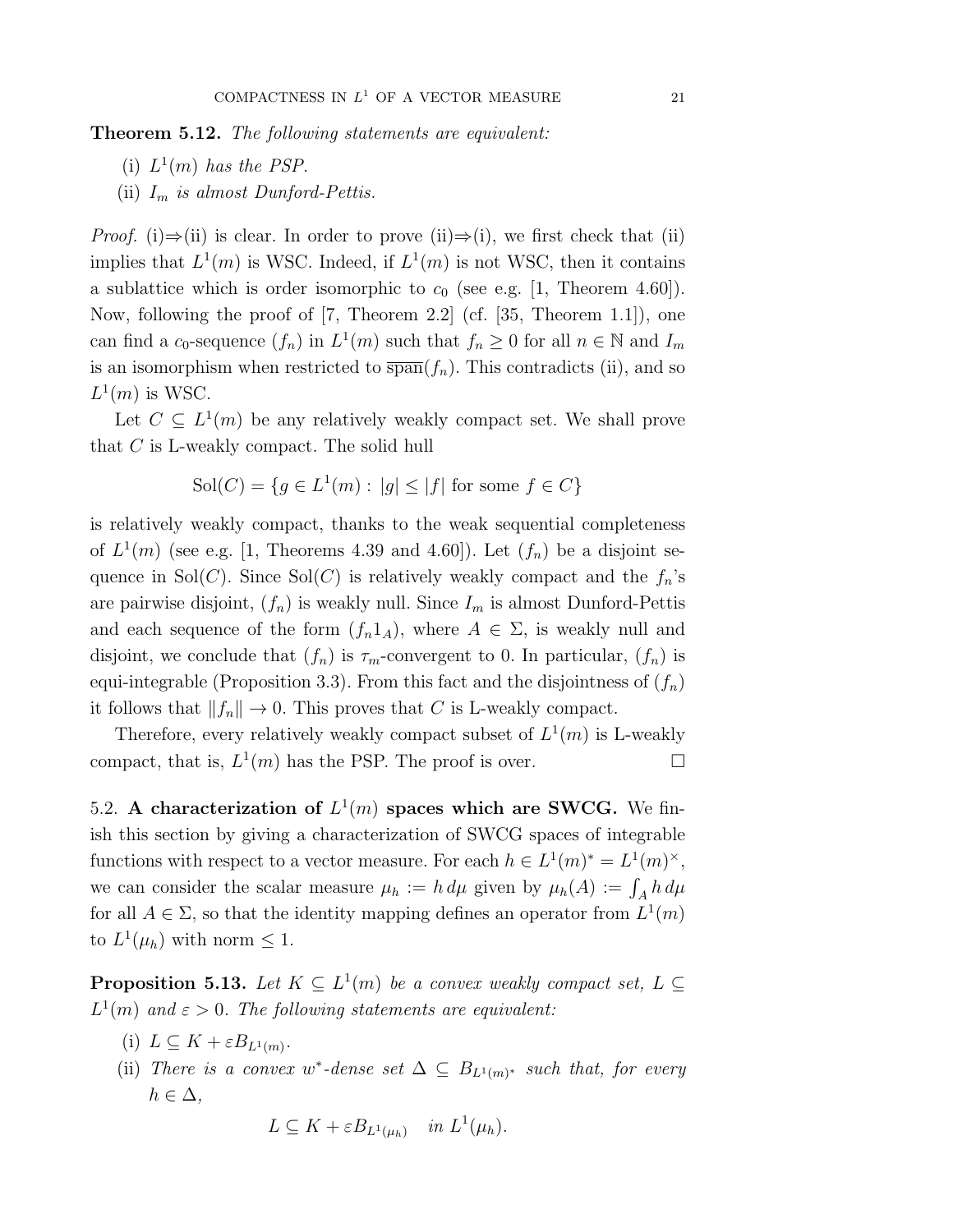*Proof.* (i)⇒(ii) is clear by taking  $\Delta = B_{L^1(m)^*}.$ 

(ii) $\Rightarrow$ (i). Our proof is by contradiction. Suppose there is  $f \in L$  such that  $f \notin K + \varepsilon B_{L^1(m)}$ . Since  $K + \varepsilon B_{L^1(m)}$  is convex and closed, the Hahn-Banach separation theorem ensures the existence of  $\phi \in L^1(m)^*$  with norm one such that

(5.1) 
$$
\langle \phi, f \rangle > \sup_{g \in K + \varepsilon B_{L^1(m)}} \langle \phi, g \rangle = \sup_{g \in K} \langle \phi, g \rangle + \varepsilon.
$$

Let  $\mathfrak T$  denote the Mackey topology on  $L^1(m)^*$ , that is, the topology of uniform convergence on weakly compact subsets of  $L^1(m)$ . Then  $\overline{C}^{w^*} = \overline{C}^{\mathfrak{T}}$ for every convex set  $C \subseteq L^1(m)^*$  (see e.g. [16, Theorem 3.45]). In particular, we have

$$
B_{L^1(m)^*} = \overline{\Delta}^{w^*} = \overline{\Delta}^{\mathfrak{T}}.
$$

This equality and (5.1) imply that there is  $h \in \Delta$  such that

(5.2) 
$$
\langle h, f \rangle > \sup_{g \in K} \langle h, g \rangle + \varepsilon.
$$

Since  $L \subseteq K + \varepsilon B_{L^1(\mu_h)}$  in the space  $L^1(\mu_h)$ , we can write  $f = g+u$  for some  $g \in K$  and  $u \in L^1(\mu_h)$  with  $||u||_{L^1(\mu_h)} \leq \varepsilon$ . But inequality (5.2) implies that  $\int_{\Omega} f d\mu_h > \int_{\Omega} g d\mu_h + \varepsilon$ , hence  $\int_{\Omega} u d\mu_h > \varepsilon$ , a contradiction.

**Corollary 5.14.** Let  $K \subseteq L^1(m)$  be a convex weakly compact set. The following statements are equivalent:

- (i) K strongly generates  $L^1(m)$ .
- (ii) For every weakly compact set  $L \subseteq L^1(m)$  and every  $\varepsilon > 0$  there exist  $n \in \mathbb{N}$  and a convex w<sup>\*</sup>-dense set  $\Delta \subseteq B_{L^1(m)^*}$  such that

$$
L \subseteq nK + \varepsilon B_{L^1(\mu_h)} \quad in \ L^1(\mu_h)
$$

for every  $h \in \Delta$ .

(iii) There exists a convex w<sup>\*</sup>-dense set  $\Delta \subseteq B_{L^1(m)^*}$  such that, for every weakly compact set  $L \subseteq L^1(m)$  and every  $\varepsilon > 0$ , there is  $n \in \mathbb{N}$  such that

$$
L \subseteq nK + \varepsilon B_{L^1(\mu_h)} \quad in \ L^1(\mu_h)
$$

for every  $h \in \Delta$ .

*Proof.* The implications (i)⇒(iii) and (iii)⇒(ii) are clear (just take  $\Delta$  =  $B_{L^1(m)^*}$ ). Proposition 5.13 yields (ii)⇒(i).

Remark 5.15. In particular, we might apply the previous criterion by choosing the convex w<sup>\*</sup>-dense set  $\Delta = \text{co}(\Gamma)$ . Under the identification of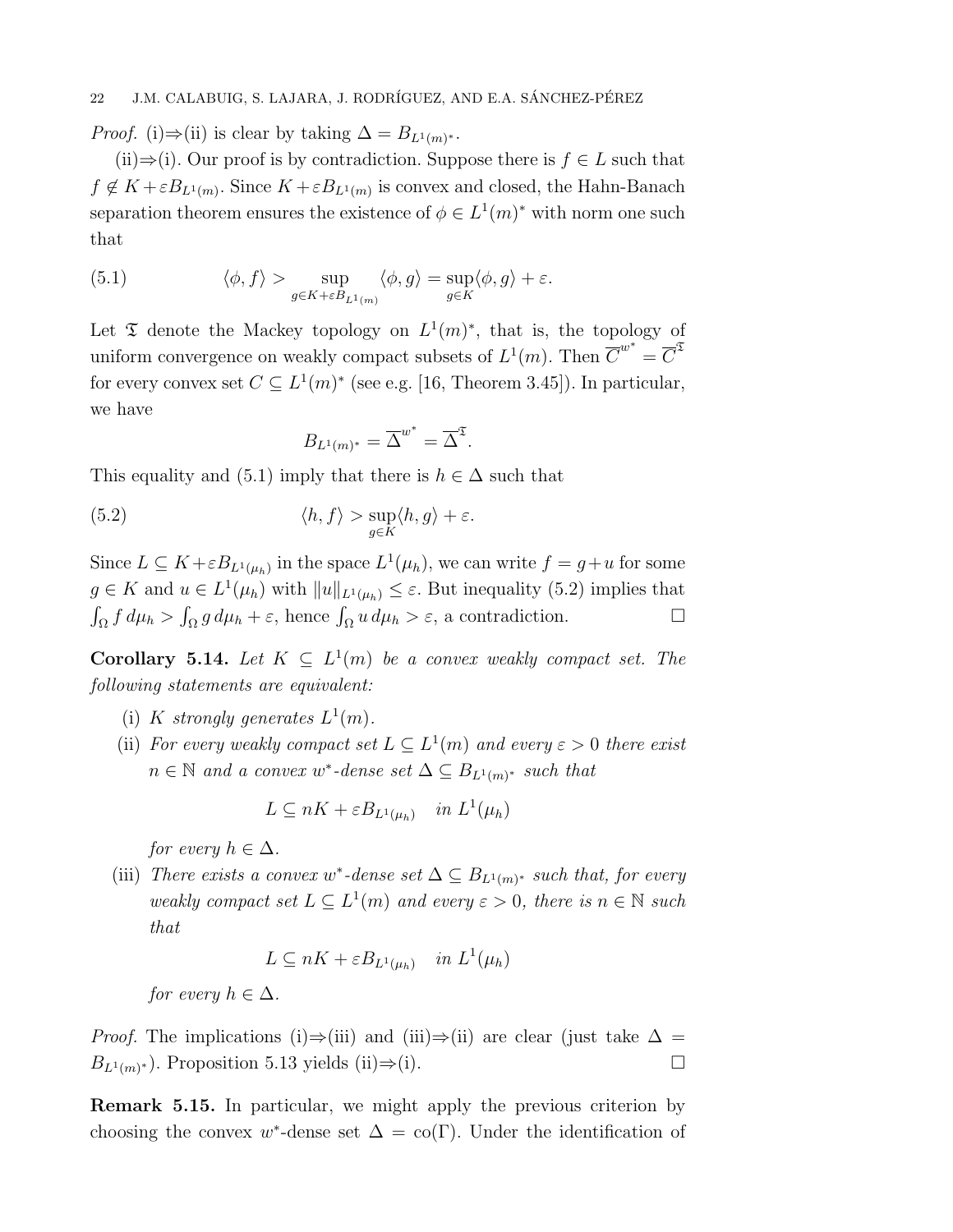$L^1(m)^*$  and  $L^1(m)^*$ ,  $\Gamma$  is precisely the set

$$
\Big\{h\frac{d\langle m,x^*\rangle}{d\mu}:\, h\in B_{L^\infty(m)},\, x^*\in B_{X^*}\Big\},
$$

where  $\frac{d\langle m, x^* \rangle}{d\mu}$  denotes the Radon-Nikodým derivative of  $\langle m, x^* \rangle$  with respect to  $\mu$ .

Acknowledgements. This research was partially supported by MINECO and FEDER under projects MTM2011-23164 (J.M. Calabuig), MTM2011-  $25377$  (S. Lajara and J. Rodríguez) and MTM2012-36740-c02-02 (E.A. Sánchez-Pérez)

## **REFERENCES**

- [1] C.D. Aliprantis and O. Burkinshaw, Positive operators, Pure and Applied Mathematics, vol. 119, Academic Press Inc., Orlando, FL, 1985.
- [2] B. Aqzzouz and A. Elbour, Some characterizations of almost Dunford-Pettis operators and applications, Positivity 15 (2011), no. 3, 369–380.
- [3] S. Argyros and V. Farmaki, On the structure of weakly compact subsets of Hilbert spaces and applications to the geometry of Banach spaces, Trans. Amer. Math. Soc. 289 (1985), no. 1, 409–427.
- [4] J.M. Calabuig, J. Rodríguez, and E.A. Sánchez-Pérez, Strongly embedded subspaces of p-convex Banach function spaces, Positivity 17 (2013), no. 3, 775–791.
- [5] J.M. Calabuig, J. Rodríguez, and E.A. Sánchez-Pérez,  $On\ completely$ continuous integration operators of a vector measure, J. Convex Anal. 21 (2014), no. 3, 811–818.
- [6] B. Cascales and G. Vera, Norming sets and compactness, Rocky Mountain J. Math. 25 (1995), no. 3, 919–925.
- [7] G.P. Curbera, The space of integrable functions with respect to a vector measure, Ph.D. Thesis, Universidad de Sevilla, 1992.
- [8] G.P. Curbera, Operators into  $L^1$  of a vector measure and applications to Banach lattices, Math. Ann. 293 (1992), no. 2, 317–330.
- [9] G.P. Curbera, When  $L^1$  of a vector measure is an AL-space, Pacific J. Math. 162 (1994), no. 2, 287–303.
- [10] G.P. Curbera, Banach space properties of  $L^1$  of a vector measure, Proc. Amer. Math. Soc. 123 (1995), no. 12, 3797–3806.
- [11] R. del Campo, S. Okada, and W.J. Ricker,  $L^p$ -spaces and ideal properties of integration operators for Fréchet-space-valued measures, J. Operator Theory 68 (2012), no. 2, 463–485.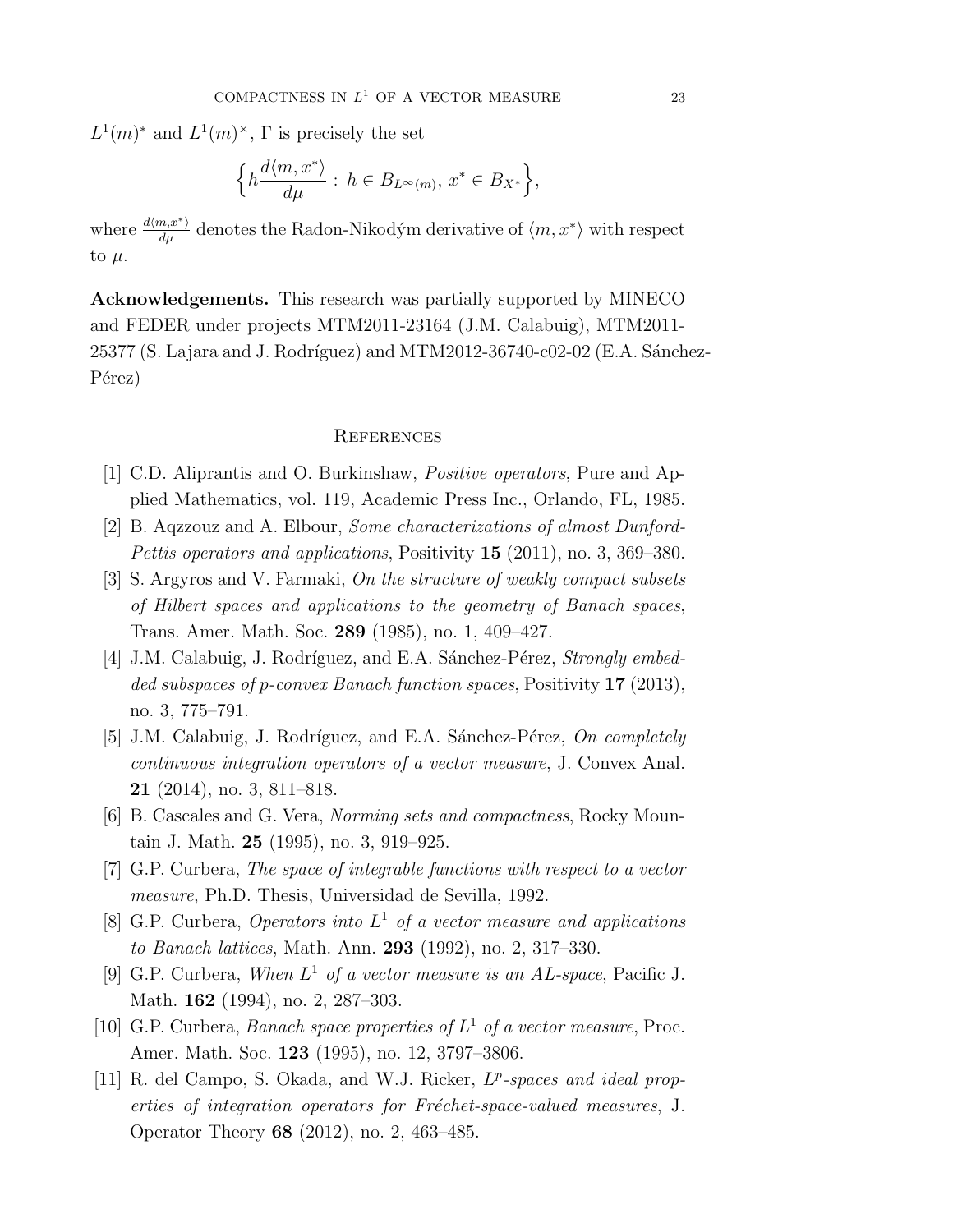- 24 J.M. CALABUIG, S. LAJARA, J. RODRÍGUEZ, AND E.A. SÁNCHEZ-PÉREZ
- $[12]$  O. Delgado and E.A. Sánchez-Pérez, *Strong factorizations between cou*ples of operators on Banach function spaces, J. Convex. Anal. 20 (2013), no. 3, 599–616.
- [13] J. Diestel, Sequences and series in Banach spaces, Graduate Texts in Mathematics, vol. 92, Springer-Verlag, New York, 1984.
- [14] J. Diestel and J. J. Uhl, Jr., Vector measures, Mathematical Surveys, No. 15, American Mathematical Society, Providence, R.I., 1977.
- [15] J. Dieudonné, Sur les espaces de Köthe, J. Analyse Math. 1 (1951), 81–115.
- [16] M. Fabian, P. Habala, P. Hájek, V. Montesinos, and V. Zizler, *Banach* space theory. The basis for linear and nonlinear analysis, CMS Books in Mathematics/Ouvrages de Mathématiques de la SMC, Springer, New York, 2011.
- $[17]$  M. Fabian, V. Montesinos, and V. Zizler, On weak compactness in  $L_1$ spaces, Rocky Mountain J. Math. 39 (2009), no. 6, 1885–1893.
- [18] I. Ferrando and J. Rodríguez, The weak topology on  $L^p$  of a vector measure, Topology Appl. 155 (2008), no. 13, 1439–1444.
- [19] K. Floret, Weakly compact sets, Lecture Notes in Mathematics, vol. 801, Springer, Berlin, 1980.
- [20] P. Hájek, V. Montesinos, J. Vanderwerff, and V. Zizler, *Biorthogonal* systems in Banach spaces, CMS Books in Mathematics/Ouvrages de Mathématiques de la SMC, 26, Springer, New York, 2008.
- [21] K.K. Kampoukos and S.K. Mercourakis, A new class of weakly countably determined Banach spaces, Fund. Math. 208 (2010), no. 2, 155– 171.
- [22] K.K. Kampoukos and S.K. Mercourakis, On a certain class of  $\mathcal{K}_{\sigma\delta}$ Banach spaces, Topology Appl. 160 (2013), no. 9, 1045–1060.
- [23] D.R. Lewis, Conditional weak compactness in certain inductive tensor products, Math. Ann. 201 (1973), 201–209.
- [24] G. Manjabacas, Topologies associated to norming sets in Banach spaces, Ph.D. Thesis (Spanish), Universidad de Murcia, 1998. Available at http://webs.um.es/beca/dissertationstudents.html.
- [25] S. Mercourakis and E. Stamati, A new class of weakly K-analytic Banach spaces, Comment. Math. Univ. Carolin. 47 (2006), no. 2, 291–312.
- [26] P. Meyer-Nieberg, Banach lattices, Universitext, Springer-Verlag, Berlin, 1991.
- [27] K. Musiał, *The weak Radon-Nikodým property in Banach spaces*, Studia Math. 64 (1979), no. 2, 151–173.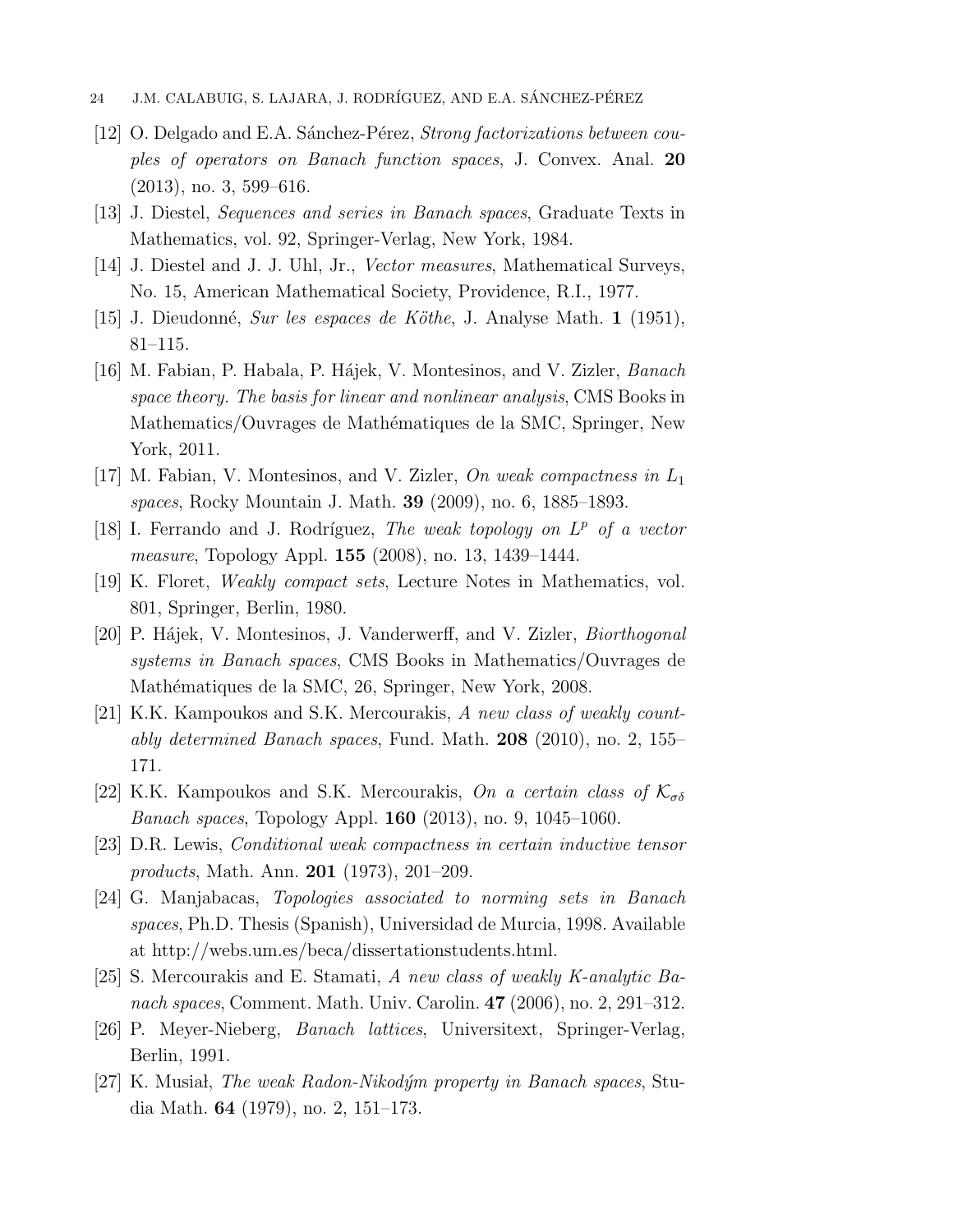- $[28]$  K. Musiah, *Topics in the theory of Pettis integration*, Rend. Istit. Mat. Univ. Trieste 23 (1991), no. 1, 177–262.
- [29] K. Musiał, A Radon-Nikodým theorem for the Bartle-Dunford-Schwartz integral, Atti Sem. Mat. Fis. Univ. Modena 41 (1993), no. 1, 227–233.
- [30] O. Nygaard, Boundedness and surjectivity in normed spaces, Int. J. Math. Math. Sci. 32 (2002), no. 3, 149–165.
- [31] O. Nygaard, Thick sets in Banach spaces and their properties, Quaest. Math. 29 (2006), no. 1, 59–72.
- [32] S. Okada, The dual space of  $L^1(\mu)$  for a vector measure  $\mu$ , J. Math. Anal. Appl. 177 (1993), no. 2, 583–599.
- [33] S. Okada, W.J. Ricker, and L. Rodríguez-Piazza, Operator ideal properties of vector measures with finite variation, Studia Math. 205 (2011), no. 3, 215–249.
- [34] S. Okada, W.J. Ricker, and E.A. Sánchez Pérez, *Optimal domain and* integral extension of operators, Operator Theory: Advances and Applications, vol. 180, Birkhäuser Verlag, Basel, 2008.
- [35] S. Okada, W.J. Ricker, and E.A. Sánchez Pérez, Lattice copies of  $c_0$  and  $\ell^{\infty}$  in spaces of integrable functions for a vector measure, Dissertationes Math. **500** (2014).
- [36] H. Pfitzner, Boundaries for Banach spaces determine weak compactness, Invent. Math. **182** (2010), no. 3, 585–604.
- [37] P. Rueda and E.A. Sánchez-Pérez, Factorization theorems for homogeneous maps on Banach function spaces and approximation of compact operators, to appear in Mediterranean J. Math., doi:10.1007/s00009- 014-0384-3.
- [38] P. Rueda and E.A. Sánchez-Pérez, *Compactness in spaces of p*integrable functions with respect to a vector measure, to appear in Topol. Meth. Nonlin. Anal.
- [39] P. Rueda and E.A. Sánchez-Pérez, Vector valued duality in Banach function spaces and the Dvoretsky-Rogers theorem, preprint.
- [40] E.A. Sánchez-Pérez and P. Tradacete, *Positively norming sets in Ba*nach function spaces, Quarterly J. Math.,  $65$   $(2014)$ ,  $1049-1068$ .
- [41] G. Schlüchtermann and R. F. Wheeler, On strongly WCG Banach spaces, Math. Z. 199 (1988), no. 3, 387–398. MR 961818 (89k:46016)